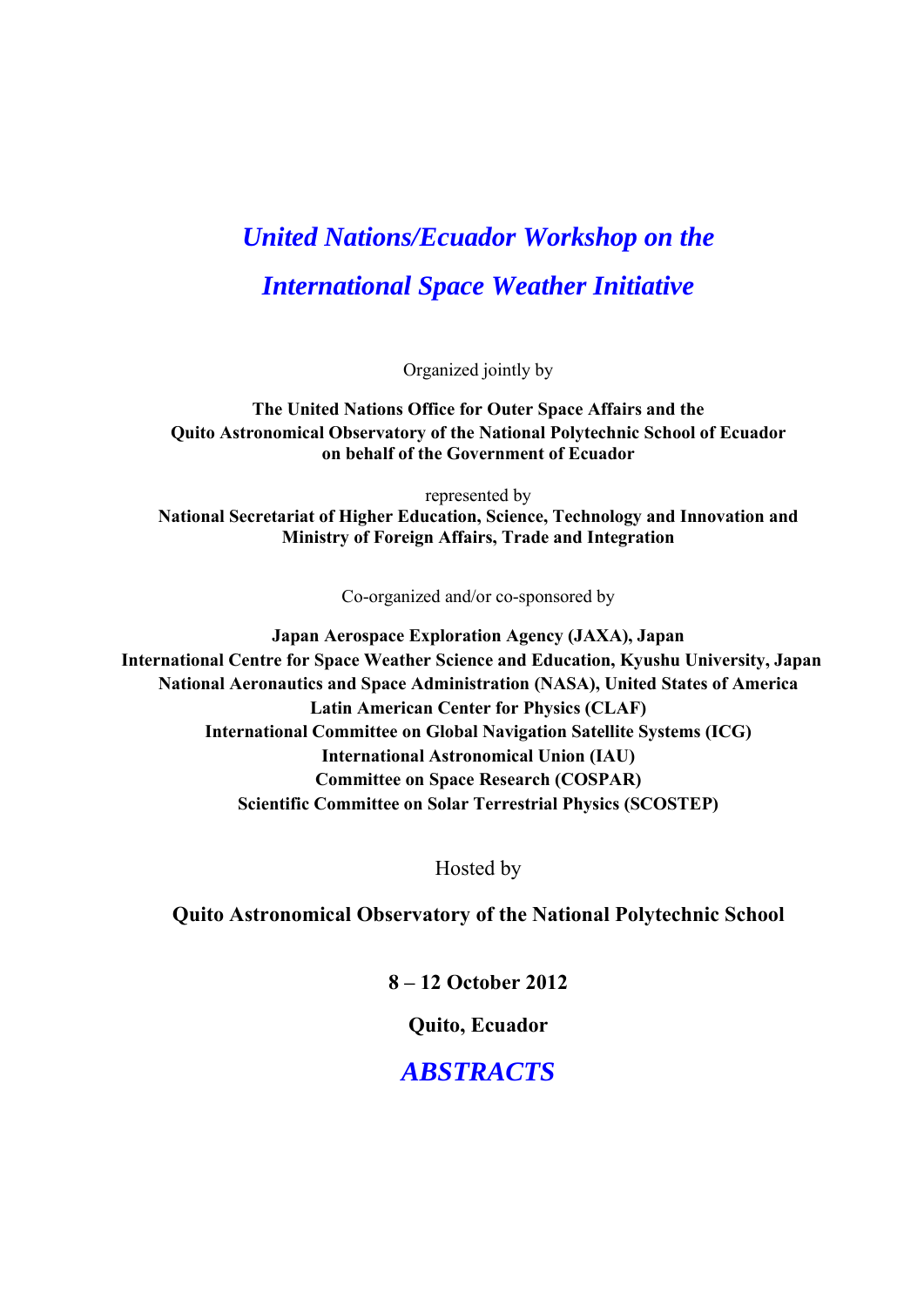## **ARAB ASTRONOMY AND SPACE RESEARCH AGENCY**

## **H.M.K. Al-Naimiy**

Astronomy and Space Science Union University of Sharjah, P.O. Box 27272 Sharjah, United Arab Emirates

Establishing an Arab Astronomy and Space Research Agency(AASRA), in which all the Arab world may participate, similar to that of the international agencies like the European Space Agency (ESA) and the US Space agency, NASA. This subject has been discussed by the Arab League and the Arab Astronomy and Space Sciences Union (AUASS). The objectives of AASRA are as follows:

- 1. Endeavoring to raise the profile of Astronomy and the Space Sciences to a level that that these fields may play a major role in the scientific and technological progress and development of the Arab society.
- 2. Studying scientific issues of common interest among Arab countries and exchanging information and experience in the various basic and applied scientific fields of Astronomy and the Space Sciences.
- 3. Promoting interest in Astronomy and the Space Sciences in Arab countries, supporting scientific institutions and associations in the Arab nation, and contributing to helping astronomers and Arab specialists in Astronomy and the Space Sciences to form scientific institutions and associations in Arab countries that do not yet have such authorities or associations.
- 4. Endeavoring to raise the level of the scientific and technical performance of specialists and those interested in the fields of Astronomy and Space Sciences in the Arab nation and providing all the necessary means available to realize these aims.
- 5. Contributing to building Astronomy observatories in the Arab world to serve the fields of Astronomy and the Space Sciences in the region and in the world and to provide scientific and technical consultations in these fields.
- 6. Contributing to educational curriculum by enriching it with vital subjects related to Astronomy and the Space Sciences.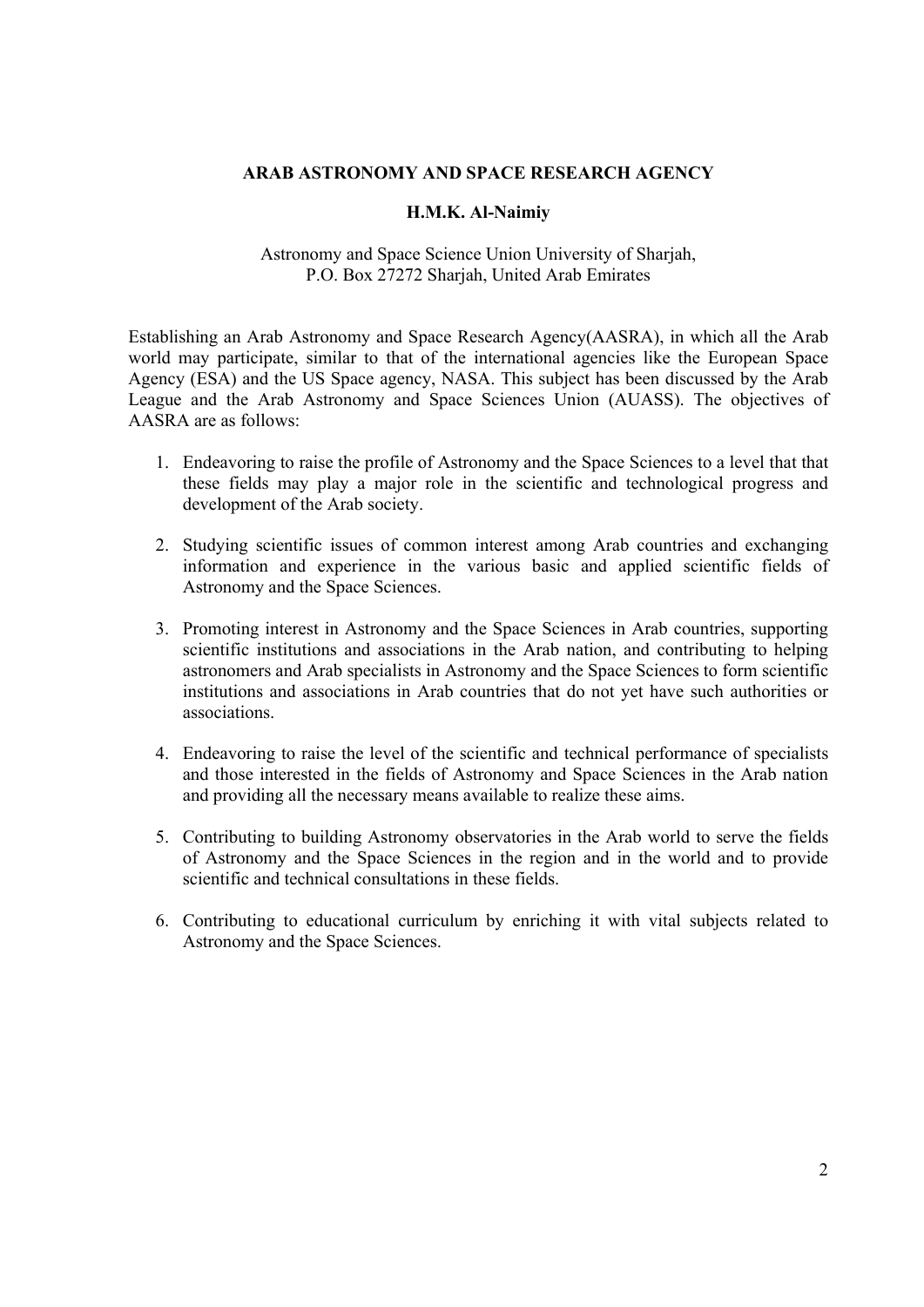# **ACHIEVEMENT DURING THE UNBSSI: IEEY, IHY AND ISWI**

## **Ch. Amory-Mazaudier**

## LPP/Polytechnique/UMPC/CNRS, 4 Avenue de Neptune91407 Saint-Maur-des-Fossés, France

In this paper are presented the achievement made during the UNBSSI, in the framework of three scientific programs:

- International Equatorial Electrojet Year [1992-1994];
- International Heliophysical Year [2005-2009];
- International Space Weather Initiative<sup>[2010-2012]</sup>;

Our talk will focus on the following points:

- Deployment of GPS over Africa;
- Training of students in Africa;
- PhD defended in the framework of UNBSSI;
- Scientific Results and publications.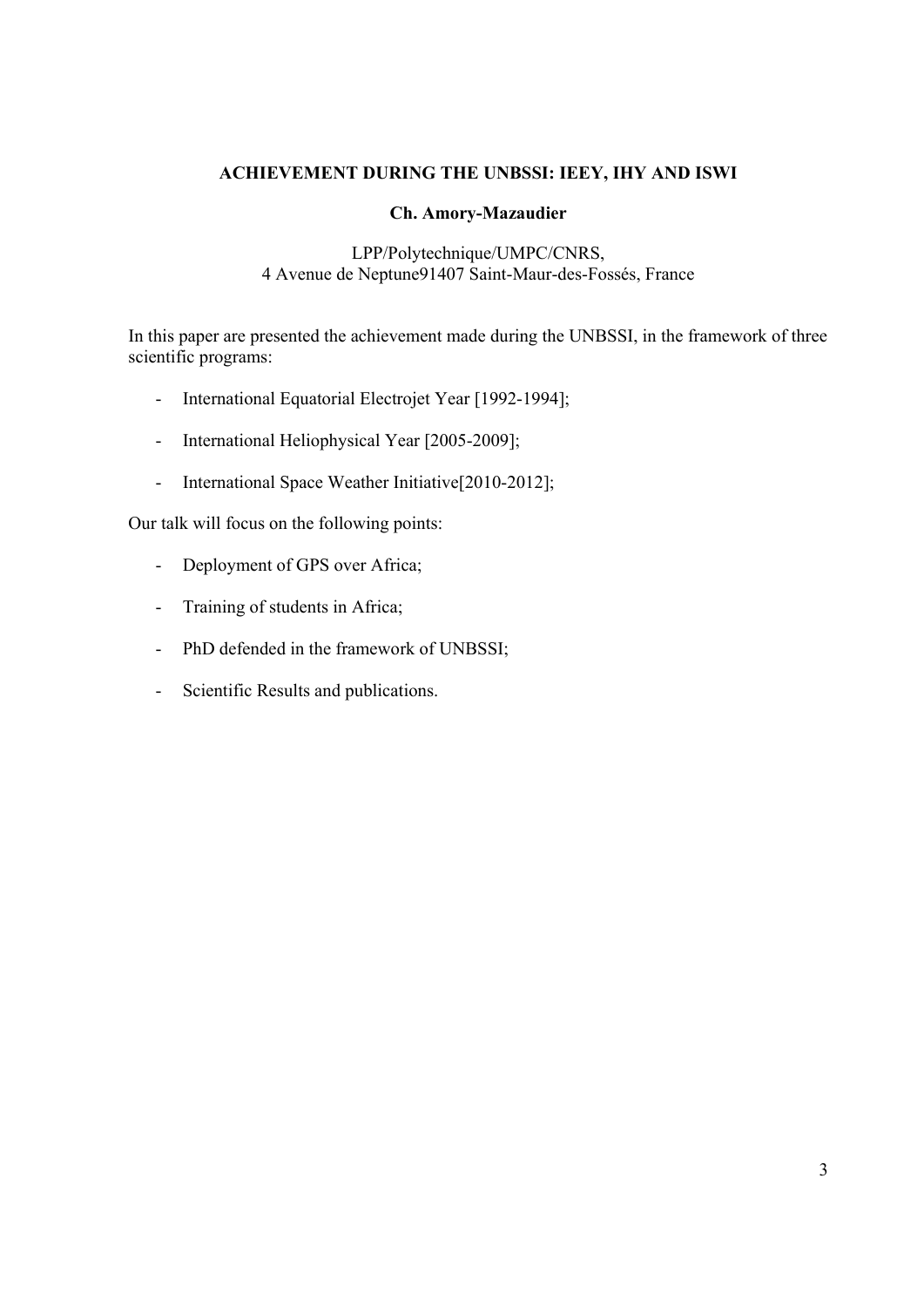## **EFFECTS AND EVIDENCES OF GEOMAGNETIC DISTURBANCESAND SOLAR PARTICLE EVENTSON THE LOWER IONOSPHERE PLASMA USING NARROWBAND VLF MEASUREMENTS AT LONG PATHS**

**F.C.P. Bertoni** and J.-P Raulin

Centro de Rádio-Astronomia e Astrofísica Mackenzie (CRAAM), Av. Da. Consolacao 896, Ed Rev. Modesto, Carvalhosa, 7 Andar, São Paulo, SP CEP 01302- 907, Brazil

The South America VLF Network (SAVNET) is a project which has been involved in the International Heliophysical Year activities (2004-2009) and since then, in the International Space Weather Initiative (ISWI) program. We use VLF narrowband measurements made at long paths, in order to study the impacts on the upper atmosphere caused by solar x-ray flares and energetic particles emissions that have occurred during the year 2011, a moderate solar activity period. Comparing phase and amplitude variations, obtained during quiet and disturbed days conditions, and using x-ray flux measurements by GOES 15, it has been noticed that phase exhibited unusual values that were associated with excesses of ionization in the lower ionosphere plasma, along with some evidences of the effects caused by solar particle events.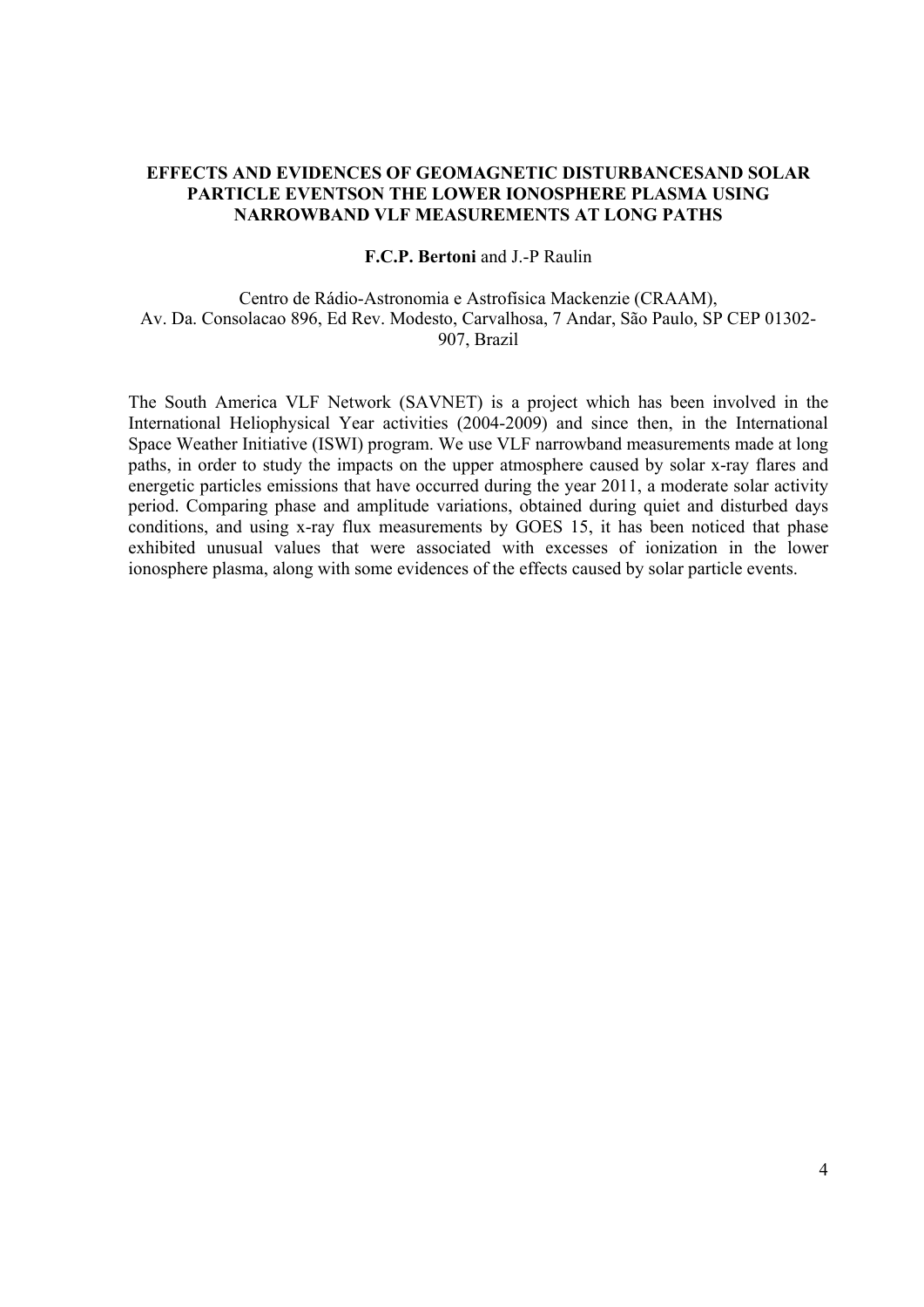## **IONOSPHERIC EFFECT IN GNSS PRECISE POSITIONING APPLICATIONS**

## **M. Bouziani**

## Department of Geodesy, Surveying and Topogeodesie, Geomatic School, Agronomic Institute (IAV) Hassan II, BP 6202, Institutes, Rabat 10101, Morocco

In geodesy, atmospheric effects are the main limitation to the accuracy and the reliability of specific GNSS-based applications. Accordingly, the use of GNSS for the determination of positions for applications where expected precision is about few centimeters or less, requires the correction of the effects of the atmosphere on GNSS signals. Space weather accounts for the most substantial errors experienced by the users of GNSS signals. It is the largest contributor to the single-frequency positioning error budget, and a significant factor for differential positioning.

GNSS satellite signals are affected by the neutral atmosphere and ionized atmosphere. Their influences are especially known as the tropospheric effect and the ionospheric effect. A better consideration of these effects in the GNSS data processing algorithms requires a better knowledge of the Total Electron Content (TEC) of the ionosphere and neutral atmosphere water vapor content.

In our case, we will focus on the ionospheric effect in precise positioning using GNSS techniques. Positioning satellite systems have become valuable tools for many applications of positioning and navigation but also for studies of the ionosphere and meteorology. The ionospheric effects cause range errors, rapid phase and amplitude fluctuations of satellite signals that may lead to degradation of the system performance, its accuracy and reliability. For scientific and civilian applications of GNSS requiring precise results in real time, the ionospheric error has a significant influence on data processing techniques, in particular, on the resolution of phase ambiguities. An approach to study and correct these effects will be described.

We will also discuss how the development of other satellite constellations GLONASS, Galileo and Compass in addition to GPS have raised awareness of the international GNSS community's need to know the condition of the ionosphere that affects GNSS systems. A case study in Morocco of assessment of ionospheric affects through the use of GNSS Permanent Stations Network will be presented and the prospects of research in ionospheric affects related to the proliferation and modernization of the satellite positioning constellations will be discussed.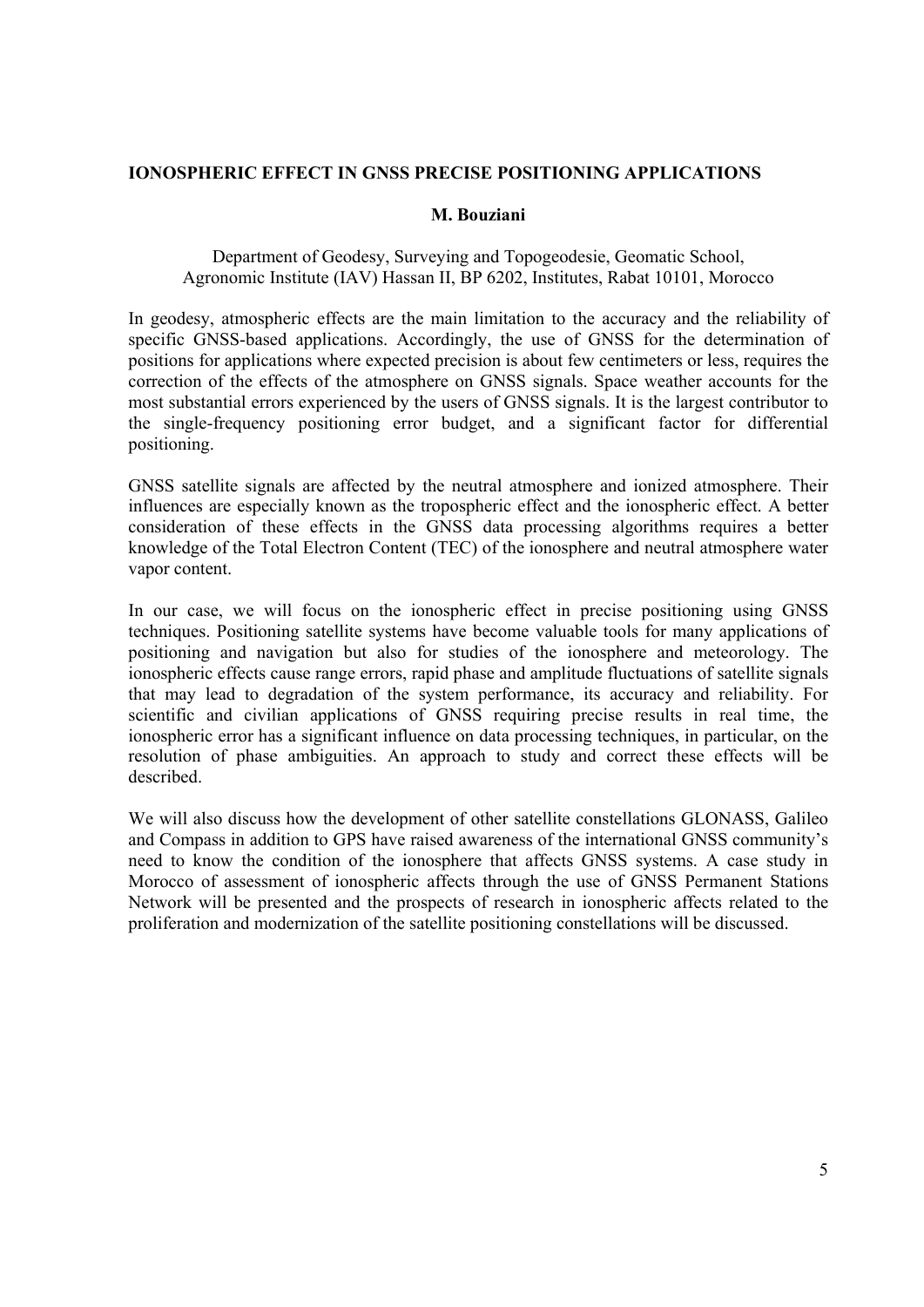## **The Sinai Observatory, a Centre of Excellence for the region of Western Asia**

**1 N. Brosch,** A. Hady, Ch. Corbally, Sh. Gadimova, H. Haubold, J. Funes, M. Shara, R. Williams, W. Weiss, W. Zeilinger

<sup>1</sup>Wise Observatory, Tel Aviv University, Tel Aviv 69978, Israel

This is an exciting period when the probability of detecting life beyond our Solar System has been greatly enhanced by the discovery of many hundreds of exo-planets, some with parameters similar to those of our Earth. Following-up these discoveries and searching them for bio-tracers of life requires access to giant telescopes, but these are few and are mostly operated by developed countries.

A group of international astronomers is promoting the development of a major observational facility in the Sinai desert where excellent observing conditions prevail. The proposed location, on the highest central peak of Sinai where the solar constant was measured a century ago, promises to be one of the best observing sites in the Northern Hemisphere.

The construction and operation of a major international facility would benefit Egypt by providing opportunities for high-level education and research in the central Sinai Peninsula. This will not only advance basic science and technology throughout Western Asia and in Egypt in particular, but will also provide access to a first-class observatory for scientists and engineers throughout the region and the world. These goals are in line with the recommendations adopted at UNISPACE III and would complement the refurbishing of the Kottamia telescope observatory reported to the UN General Assembly by COPUOS (A/AC.105/664).

The development of observational astronomy in Western Asia has been lagging behind that in the regions of Europe, Latin America and the Caribbean, and Asia and the Pacific. The African region is now taking a prominent role, with the South African efforts in optical astronomy at Sutherland and in radio astronomy with the selection of the Karoo plateau in South Africa to host the "Square Kilometer Array", the radio telescope of the future. In Latin America and the Caribbean the European Southern Observatory (ESO) operates very large telescopes and the Extremely Large Telescope design will soon start with a goal of commencing operation in a decade or so. A major astronomical facility in the Sinai would, therefore, benefit countries in the region of Western Asia and beyond.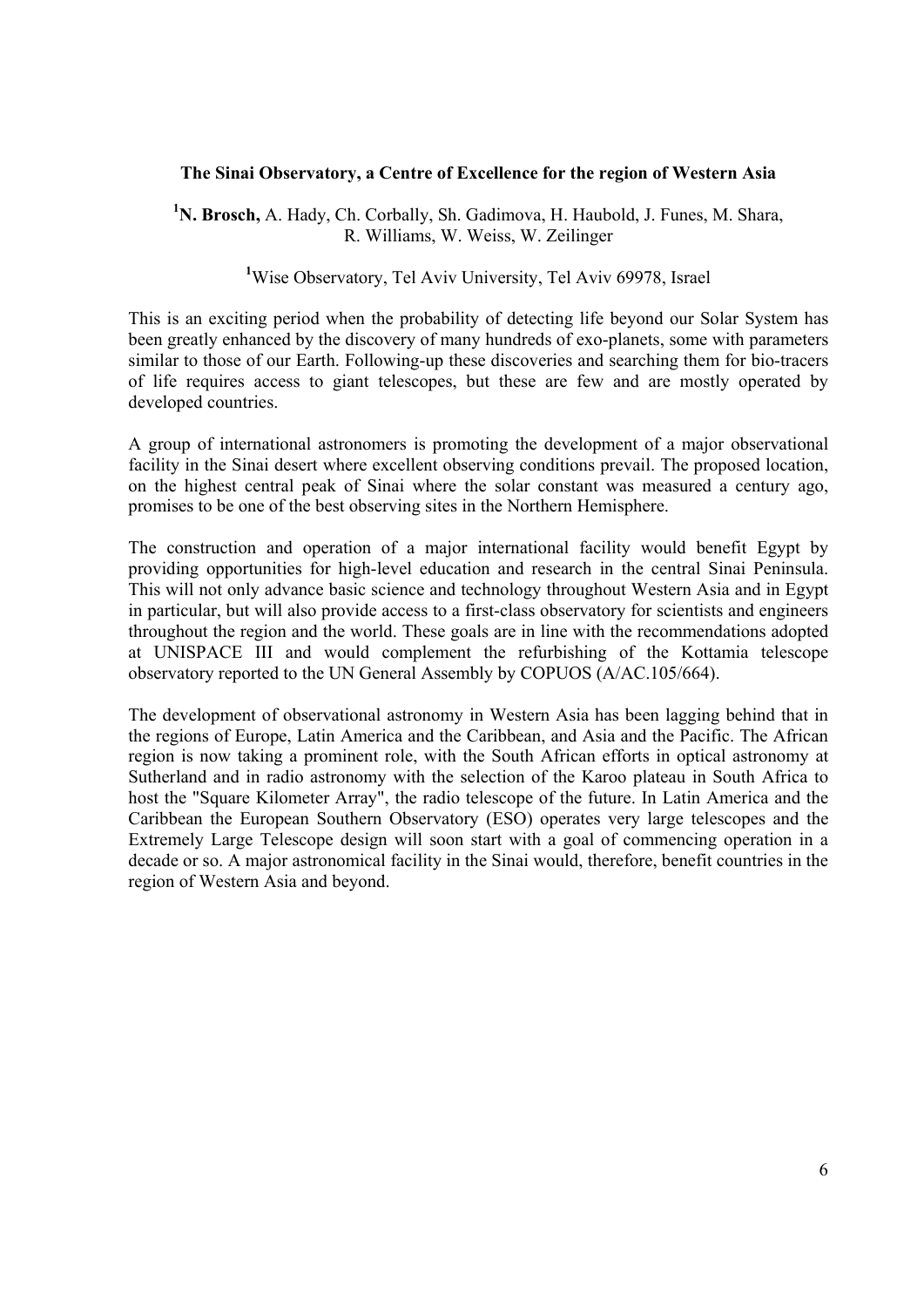## **SPACE WEATHER EFFECTS ON GLOBAL NAVIGATION SATELLITE SYSTEMS**

# <sup>1</sup>N. Brosch, <sup>2</sup>A. Pelinnen-Wannberg, <sup>3</sup>I. Häggström

# <sup>1</sup>Wise Observatory, Tel Aviv University, Tel Aviv 69978, Israel <sup>2</sup>Umeä University, Sweden, <sup>3</sup>EISCAT, Sweden

Traditionally, meteors were detected optically using wide-field imaging devices that were sensitive to the bright meteor population. Using triangulation methods from a number of ground stations observing simultaneously the same atmospheric volume, it was determined that most meteors produce the observed light at altitudes from 70 to 120-km. In the last decade some optical meteors were detected at even higher altitudes, up to 200-km, but the appearance of their light production seems different from that of the lower-altitude meteor population.

Here we shall describe observations of the high-altitude meteor population using a high-power, large-aperture radar located near Trømsø, Norway. We found that the optical population of meteors corresponds to a similar population of high-altitude radar meteors. These seem to be very fragile and are observed even near 300-km altitude. We discriminate between radar echoes produced by meteoroids and echoes from orbital debris, also visible in our observations.

Our observations indicate the presence of a significant population of meteoroids that could, in principle, produce an added hazard for satellites. We bring this to the attention of the community with a proposal to investigate the physical properties of this meteoroid population in order to evaluate the risk it poses to orbital assets.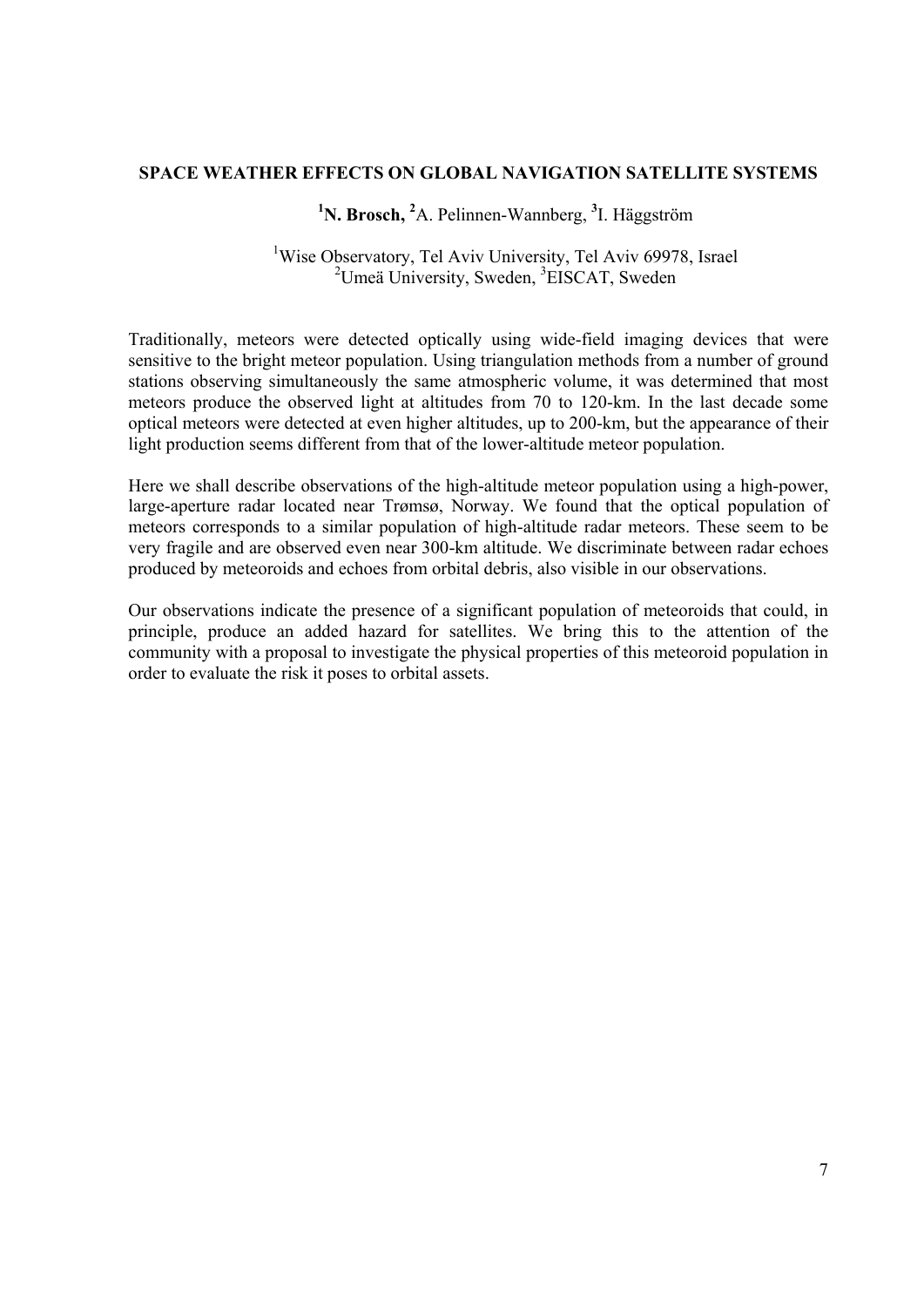# **CHAIN-PROJECT: INVESTIGATIONS OF SOLAR ACTIVE PHENOMENON OBTAINED WITH FLARE MONITORING TELESCOPE (FMT)**

<sup>1</sup>D.P. Cabezas, <sup>2</sup>L.M. Martínez, <sup>3</sup>Y.J. Buleje, <sup>1</sup>M. Ishitsuka, <sup>1</sup>J.K. Ishitsuka, <sup>4</sup>S. Takasao, <sup>4</sup>Y. Yoshinaga, <sup>4</sup>A. Asai, <sup>4</sup>S. Morita, <sup>4</sup>S. Ueno, <sup>4</sup>T.T. Ishii, <sup>4</sup>R. Kitai and <sup>4</sup>K. Shibata

<sup>1</sup> Astronomy Division Geophysical Institute of Peru, Calle Badajoz 169, Urb Mayorazgo IV Etapa, Ate Vitarte Lima 03, Peru <sup>2</sup>National University San Luis, Ica, Peru <sup>3</sup> Astronomy and Astrophysics Division, Geophysical Institute of Peru, Calle Badajoz No. 169

Mayorazgo, IV Etapa Ate Vitarte, Lima 3, Peru

4 Kwasan and Hida Observatories, Kyoto University, Kurabashira Kamitakara, Takayama Gifu 5061314, Japan

Coronal disturbance associate with solar flares, such as H-alpha Moreton waves, X-ray waves, EIT/EUV waves, have been discussed in relation to MHD fast mode waves or shocks in the corona. The knowledge of structures, velocities and their evolution are crucial for understanding variations of space weather. Using H-alpha full disk images taken by  $FMT<sup>1</sup>$  relocated from Hida Observatory of Kyoto University to Ica National University in Peru under the international collaboration of the CHAIN<sup>2</sup>-Project, we observed a filament eruption, associated with the solar flare that occurred on 2011 February 16 at the active region NOAA 11158. There is no Moreton wave observed in H-alpha, while we identify oscillations/activations of Hα filaments (winking filaments) at distance locations of flare site. In the extreme ultraviolet data taken by the  $AIA<sup>3</sup>$  on board  $SDO<sup>4</sup>$  and  $EUVI<sup>5</sup>$  on board the STEREO<sup>6</sup>-Ahead satellite we clearly see coronal waves as well filament eruption. In this paper we present of the results of detailed examination of the eruption, winking filament and coronal waves.

<sup>1</sup>Flare Monitoring Telescope,<sup>2</sup> Continuous H-alpha Imaging Network,  $3$ Atmospheric Imaging Assembly, <sup>4</sup>Solar Dynamic Observatory, <sup>5</sup>Extreme-Ultraviolet Imager, <sup>6</sup>Solar Terrestrial Relations Observatory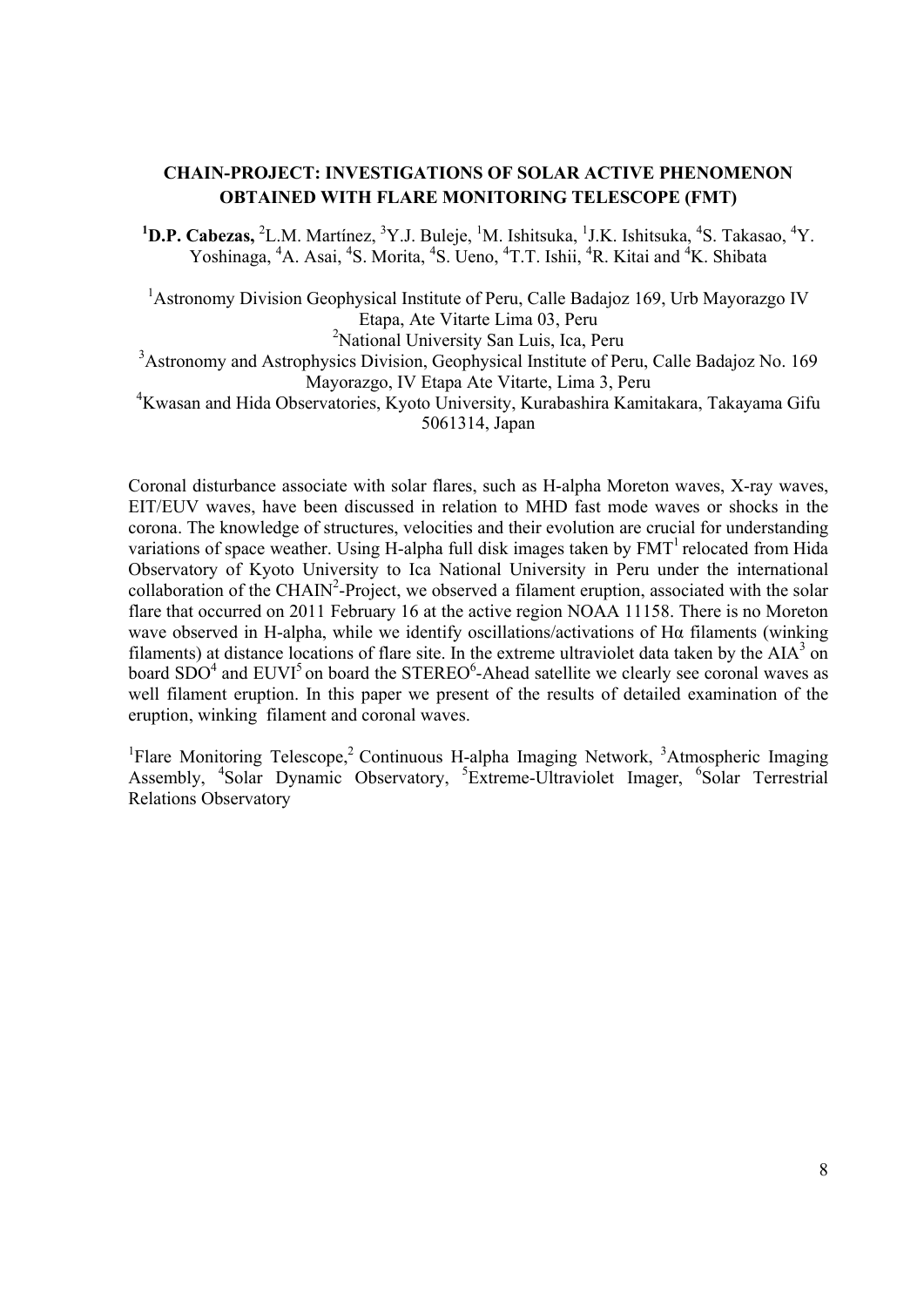## **MAGDAS I AND II MAGNETOMETERS IN PERU**

 ${}^{1}$ **E.W. Choque,** <sup>2</sup>J.K. Ishitsuka<sup>2</sup>, <sup>3</sup>K. Yumoto and <sup>4</sup>V. Oscar

<sup>1, 2,4</sup>Geophysical Institute of Peru, Peru, 3 Space Environment Research Center, Kyushu University, Japan, 4 Jicamarca Radio Observatory

The Department of Terrestrial Magnetism of Carnegie Institution of Washington have established in 1919 the Huancayo Observatory, Peru (Lat. -12.06º, Long -75.21º) and installed a classical magnetometer which have provided a long standing of data since March 1, 1922 to present. Actually in Peru are in operation 10 magnetometers. On 13 October 2006 Space Environment Research Center - SERC of Kyushu University installed a new Magnetic Data Acquisition System MAGDAS I (PI; Prof. K. Yumoto) at Ancon Observatory (Geographic Latitude:  $-11.79^\circ$ , Longitude:  $-77.16^\circ$  and Geomagnetic Latitude<sub>(2000)</sub>:  $3.10^\circ$  and Longitude<sub>(2000)</sub>: 354.66º). On 13 July 2011 SERC installed a MAGDAS II at Ica Solar Station (Geographic Latitude: - 14° 04', Longitude: -75° 44').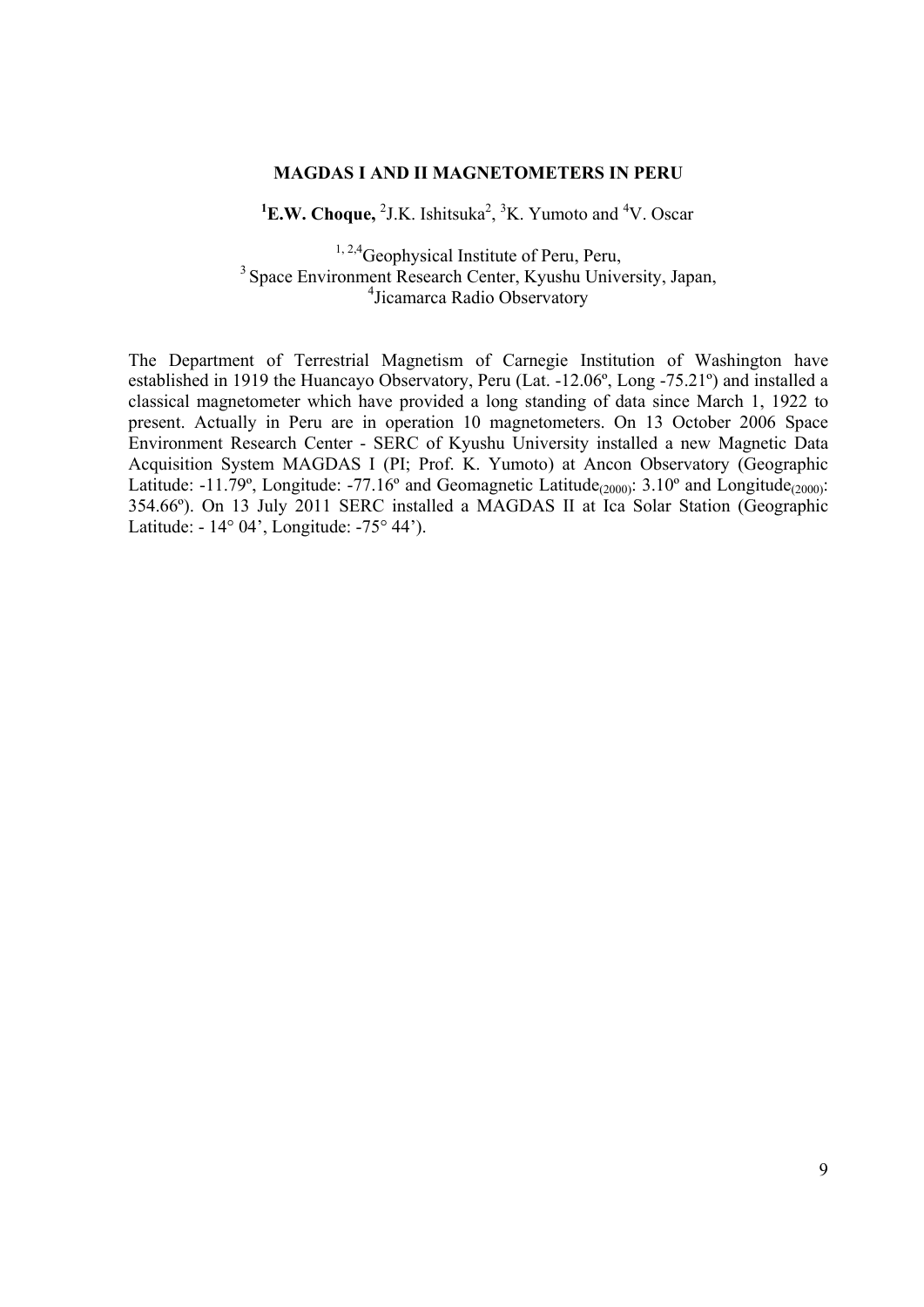## **GEOMAGNETIC STORM'S PRECURSORS OBSERVED WITH THE GLOBAL MUON DETECTOR NETWORK – GMDN**

<sup>1</sup>M.R. Da Silva, <sup>2</sup>A. Dal Lago, <sup>2</sup>W.D. Gonzalez, <sup>3</sup>K. Munakata, <sup>3</sup>C. Kato, <sup>4</sup>T. Kuwabara, <sup>4</sup>J. Bieber, <sup>5</sup>N.J. Schuch, <sup>5</sup>M.L.Duldig, <sup>6</sup>J.E. Humble, <sup>7</sup>H.K. Al Jassar, <sup>7</sup>SM.M. Sharma, and <sup>8,9</sup> I. Sabbah

<sup>1</sup>Instituto de Pesquisa e Desenvolvimento, Universidade do Vale do Paraíba, São José dos Campos - SP, Brazil;

<sup>2</sup>National Institute for Space Research (INPE-MCT), São José dos Campos – SP, Brazil; <sup>3</sup>Department of Physics, Shinshu University, Matsumoto, Japan;

<sup>4</sup>Bartol Research Institute and Department of Physics and Astronomy, University of Delaware, Newark, USA;

5 Southern Regional Space Research Center (CRS/CCR/INPE-MCT), Santa Maria, RS, Brazil; <sup>6</sup>School of Mathematics and Physics, University of Tasmania, Hobart, Australia;

7 Physics Department, Kuwait University, Kuwait 13060.;

<sup>8</sup>Department of Natural Sciences, Collage of Health Sciences, the Public Authority of Applied Education and Training, Kuwait;

<sup>9</sup>Department of Physics, Faculty of Science, University of Alexandria, Alexandria, Egypt.

We use complementary observations from the prototype and expanded Global Muon Detector Network (GMDN) and the Advanced Composition Explorer (ACE) satellite to identify precursors of geomagnetic storm events. The GMDN was completed and started operation in March 2006 with the addition of the Kuwait detector, complementing the detectors at Nagoya, Hobart, and São Martinho da Serra. Analyzed geomagnetic storms sorted by their intensity as measured by the Disturbance storm-time (Dst) index. Between March 2001 and December 2007, 122 Moderate Storms (MS), 51 Intense Storms (IS), and 8 Super Storms (SS) were monitored by the GMDN. The major conclusions are (i) the percentage of the events accompanied by the precursors prior to the Sudden Storm Commencement (SSC) increases with increasing peak Dst, (ii) 15% of MSs, 30% of ISs, and 86% of SSs are accompanied by cosmic ray precursors observed on average 7.2 hours in advance of the SSC.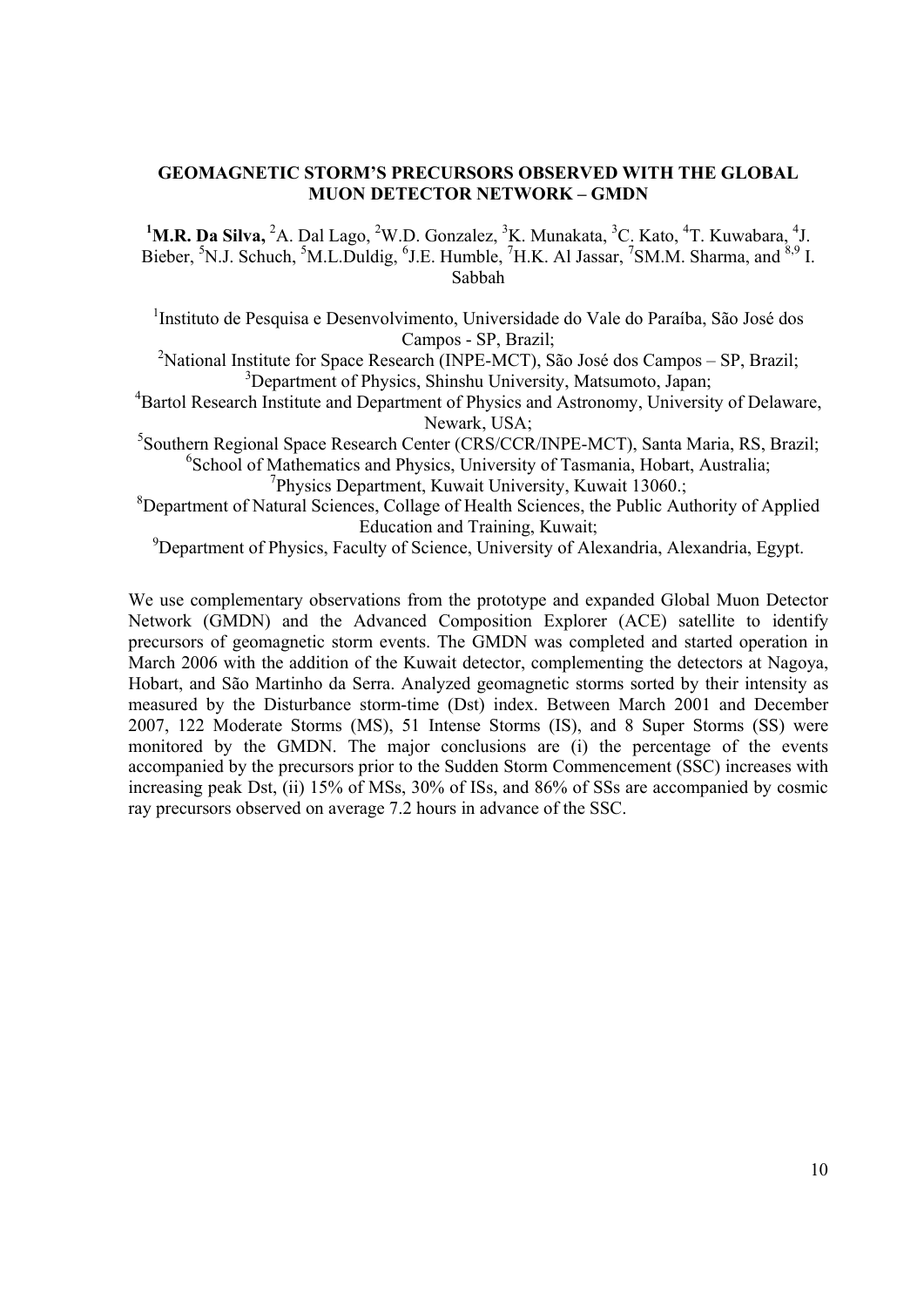## **THE ISWI WEBSITE AND THE ISWI NEWSLETTER: A SUMMARY REPORT**

# <sup>1</sup>D. Danov and <sup>2</sup>G. Maeda

<sup>1</sup>Space Research and Technology Institute, Bulgarian Academy of Sciences, Block 3, Acad. G. Bonchev Street, 1113 Sofia, Bulgaria <sup>2</sup>International Center for Space Weather Science and Education, Kyushu University, SERC, Hakozaki Campus Hakozaki 6-10-1, Higashi-ku, Fukuoka 8128581, Japan

The three-year international program called ISWI soon comes to an end (although it will continue in other forms) and so it is appropriate to summarize some of its results. Because of the global nature of ISWI, it was necessary to establish some channels of communications. ISWI had two: (1) the ISWI Website, and (2) the ISWI Newsletter. In this talk, we summarize some of the achievements of both. The website and newsletter effectively complemented each other.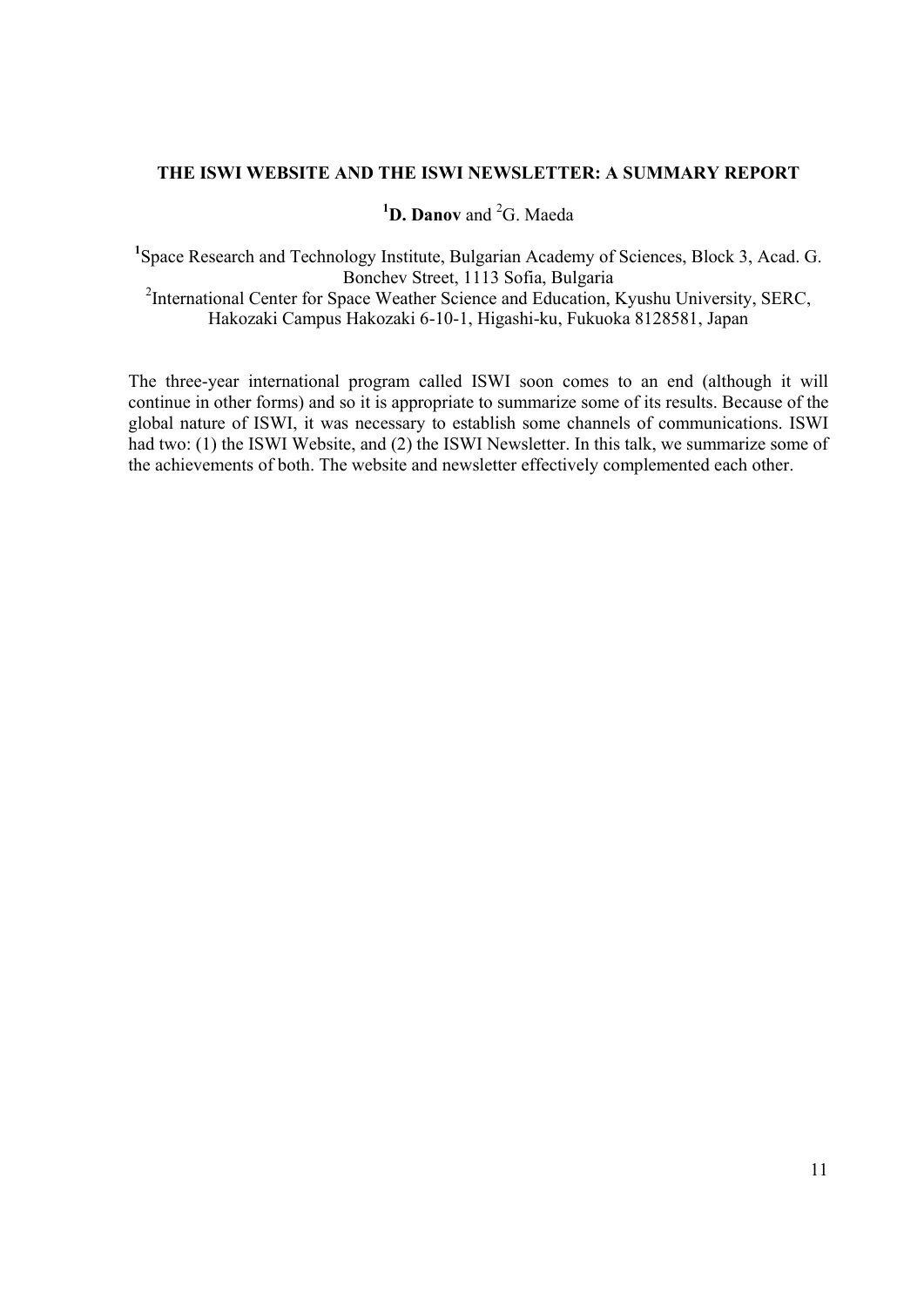#### **SOLAR SYSTEM SCIENCE WITH HST**

#### **S. Deustua**

## Space Telescope Science Institute 3700 San Martin Drive, Baltimore, MD 21218, United States of America

The collection of Hubble Space Telescope Solar System observations taken by the now decommissioned Wide Field and Planetary Camera 2 (WFPC2) is enormous with about 10,000 individual exposures taken over 15 years. It includes long-term monitoring of planetary surfaces and atmospheres, targeted and serendipitous observations of moons, and many comet targets-of opportunity. Some of these observations were taken to support the planning of other NASA and ESA planetary missions, and to complement the data they obtain. The standard HST data pipelines, which calibrate and combine images, are largely optimized for the processing of fixed-target data. Moving target data cannot be simply combined and cleaned, due to the rapid motion and rotation of the targets. New multi-extension FITS formats and recent improvements to basic WFPC2 calibrations means that the entire data set can now be reduced better than ever before. We have been developing a planet pipeline to produce a truly science-ready collection of WFPC2 Solar System imaging data. Our final data products will be incorporated into the Mikulski Archive for Space Telescopes (MAST), as High Level Science Products (HLSP). While we will conduct new scientific analyses of our own, we expect our data products to enable a wide range of analyses by other researchers for many years to come, and form an essential piece of Hubble's archival legacy.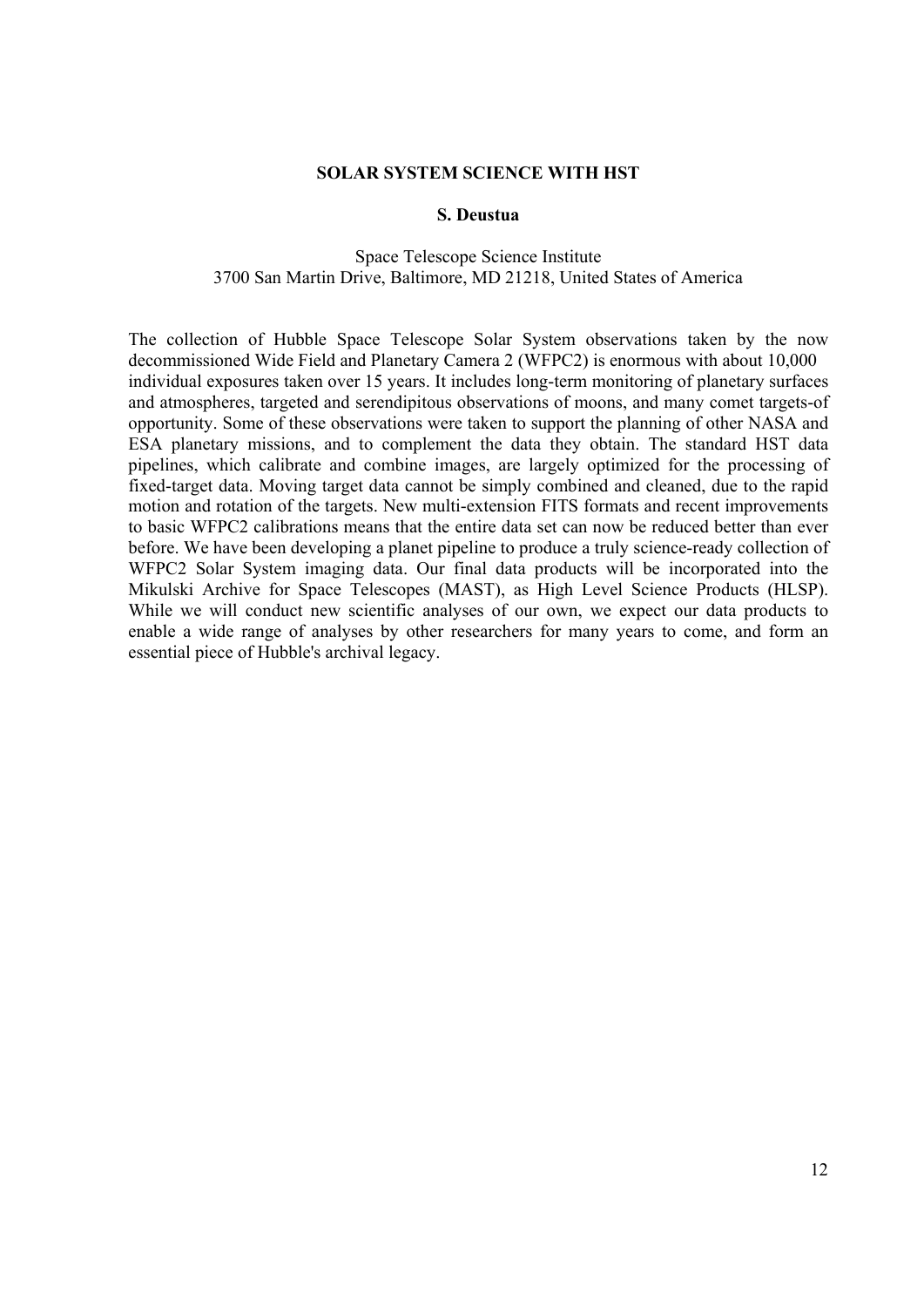# **SOLAR RADIO SPECTROMETER CALLISTO IN HURBANOVO (SLOVAKIA) – FIRST RESULTS**

#### **I. Dorotovic,** T. Pinter

#### Slovak Central Observatory, Hurbanovo, Slovak Republic

During the 2011 UN/Nigeria Workshop on ISWI we presented a poster on 'SID Monitoring in Slovakia'. In December 2011 was installed a the solar radio spectrometer CALLISTO in the Slovak Central Observatory in Hurbanovo, in the frame of the ISWI instruments deployment program. The spectrometer registers solar radio radiation by using broadband log-periodic antenna CLP-5130-2N in the range of frequencies from 45 to 870 MHz. This contribution presents the observing site of the instrument and the first results.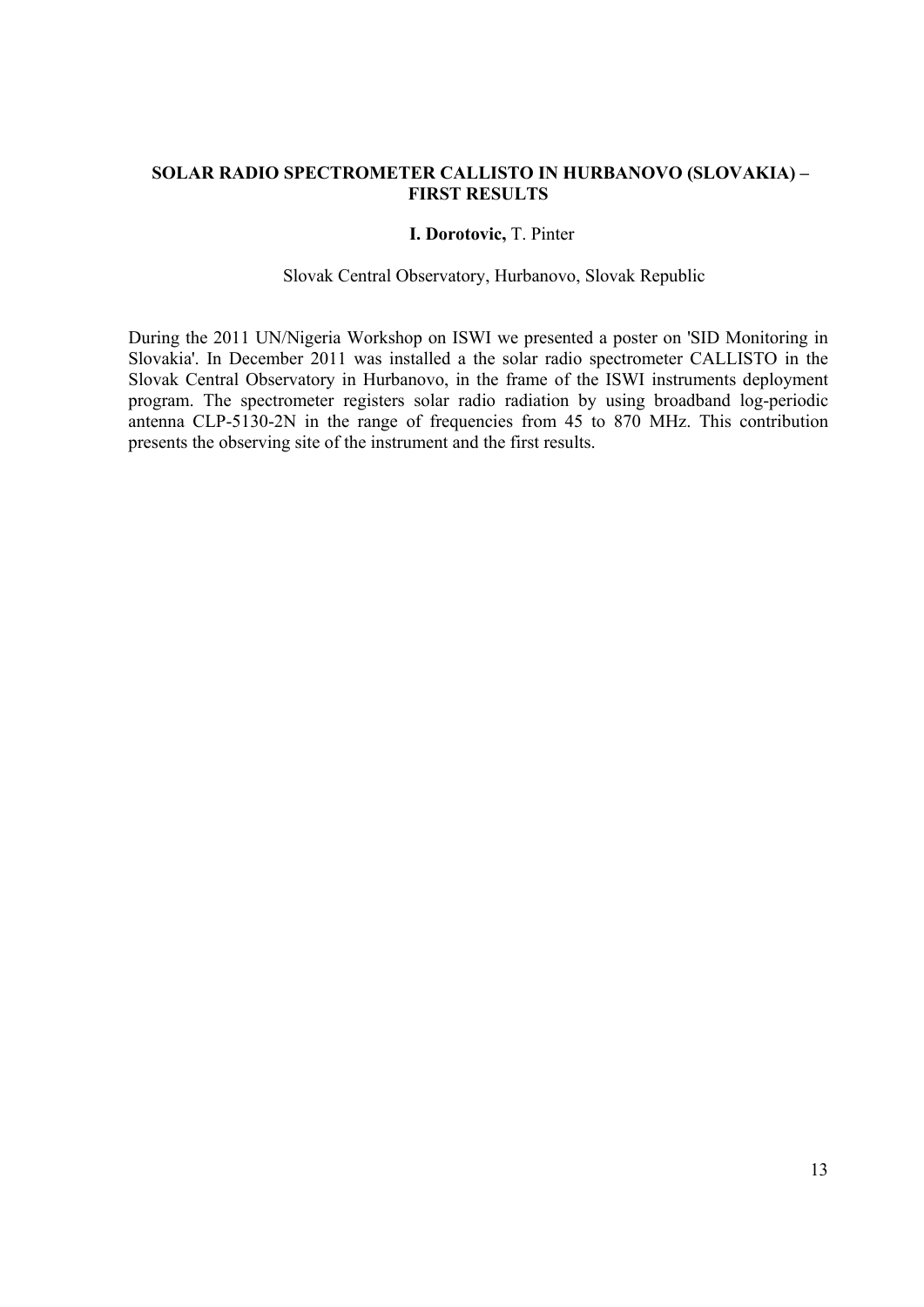## **UNITED NATIONS BASIC SPACE SCIENCE INITIATIVE (UNBSSI), 1991- 2012**

## S. Gadimova and H. Haubold

#### United Nations Office for Outer Space Affairs Vienna International Centre, P.O. Box 500, 1400, Vienna, Austria

The United Nations Basic Space Science Initiative (UNBSSI) is a long-term effort for the development of astronomy and space science through regional and international cooperation in this field on a worldwide basis, particularly in developing nations. UNBSSI workshops are cosponsored and co-organized by the European Space Agency (ESA), the Japan Aerospace Exploration Agency (JAXA), and the National Aeronautics and Space Administration (NASA).

A series of workshops on Basic Space Science (BSS) was held from 1991 to 2004 (India 1991, Costa Rica and Colombia 1992, Nigeria 1993, Egypt 1994, Sri Lanka 1995, Germany 1996, Honduras 1997, Jordan 1999, France 2000, Mauritius 2001, Argentina 2002, and China 2004; http://neutrino.aquaphoenix.com/un-esa/) and addressed the status of astronomy in Asia and the Pacific, Latin America and the Caribbean, Africa, and Western Asia. Through the lead of Professor Dr. Masatoshi Kitamura (1926-2012) from the National Astronomical Observatory Japan (NAOJ), astronomical telescope facilities were inaugurated in seven developing nations and planetariums were established in twenty developing nations based on the donation of respective equipment by Japan.

Pursuant to resolutions of the United Nations Committee on the Peaceful Uses of Outer Space (UNCOPUOS) and its Scientific and Technical Subcommittee, since 2005, these workshops focused on the preparations for and the follow-ups to the International Heliophysical Year 2007 (UAE 2005, India 2006, Japan 2007, Bulgaria 2008, South Korea 2009; http://www.unoosa.org/oosa/SAP/bss/ihy2007/index.html). IHY's legacy is the current operation of 16 worldwide instrument arrays with close to 1000 instruments recording data on solar-terrestrial interaction from coronal mass ejections to variations of the total electron content in the ionosphere (http://iswi-secretariat.org/). Instruments are provided to hosting institutions by entities of Armenia, Brazil, France, Israel, Japan, Switzerland, and the United States.

Starting in 2010, the workshops focused on the International Space Weather Initiative (ISWI) as mandated in a three-year-work plan as part of the deliberations of UNCOPUOS. Workshops on ISWI were scheduled for Egypt in 2010 for Western Asia, Nigeria in 2011 for Africa, and Ecuador in 2012 for Latin America and the Caribbean. The latter one will be held from 8-12 October 2012 at the Astronomical Observatory of Quito (http://oaq.epn.edu.ec/iswi/index.html). This workshop will review the results of the operation of the above instrument arrays and will discuss ways and means to continue space weather research and education, particularly focusing on programmes as implemented by the International Center for Space Weather Science and Education at Kyushu University, Fukuoka, Japan (http://www.serc.kyushuu.ac.jp/index\_e.html), which was established through the UNBSSI in 2012. Similar research and education centers were also established in Nigeria (http://www.cbssonline.com/aboutus.html) and in India (http://www.cmsintl.org/).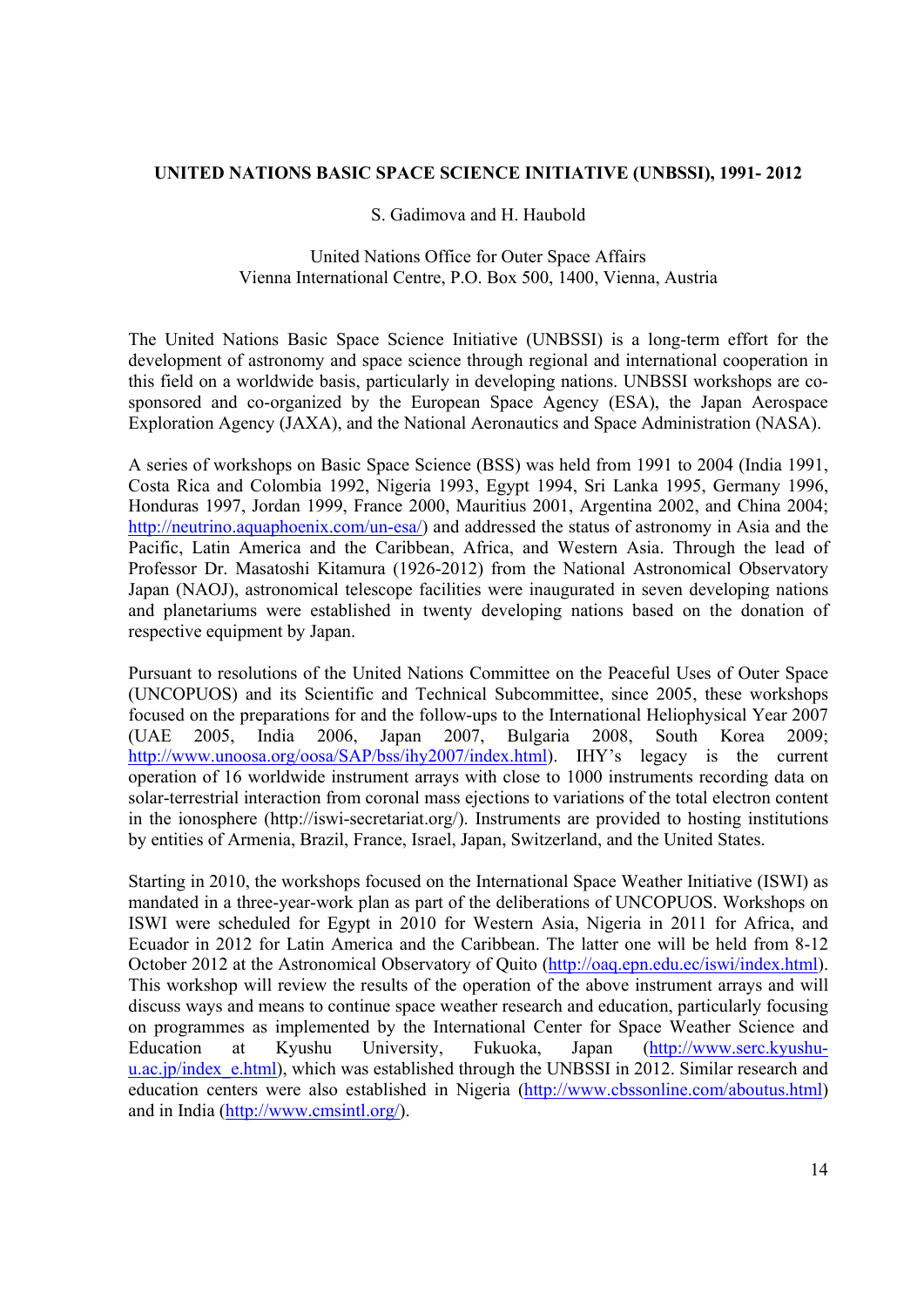Activities of UNBSSI are also coordinated with the Regional Centres for Space Science and Technology Education, affiliated to the United Nations and the International Committee on Global Navigation Satellite Systems (ICG) (http://www.unoosa.org/oosa/en/SAP/gnss/icg.html). The Regional Centres for Africa are located in Morocco and Nigeria; for Asia and the Pacific in India; and for Latin America and the Caribbean in Brazil and Mexico (http://www.unoosa.org/oosa/en/SAP/centres/index.html).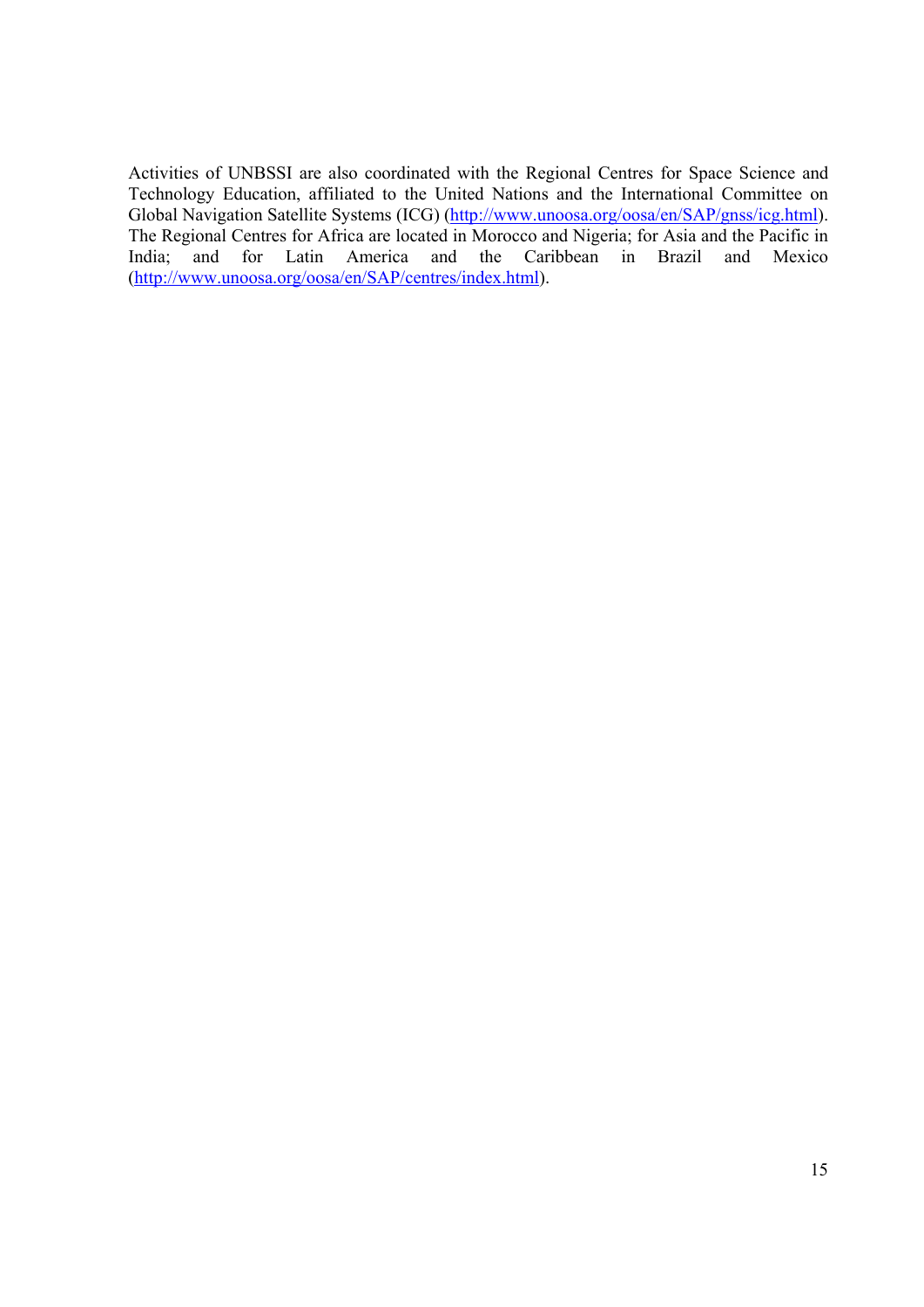## **A 3-DIMENSIONAL VIEW OF THE FILAMENT ERUPTION AND CORONAL MASS EJECTION ASSOCIATED WITH THE 2011 MARCH 8 SOLAR FLARE**

<sup>1</sup>M.V. Gutierrez, <sup>2</sup>R. Terrazas, <sup>1</sup>M. Ishitsuka, <sup>1</sup>J.K. Ishitsuka, <sup>3</sup>Y. Yoshinaga, <sup>3</sup>N. Nakamura, <sup>3</sup>A. Illier, <sup>3</sup>S. Morita, <sup>3</sup>A. Asai, <sup>3</sup>T.T. Ishii, <sup>3</sup>S. Ueno, <sup>3</sup>R. Kitai, <sup>3</sup>K. Shibata

<sup>1</sup>Goephysical Institute of Peru, <sup>2</sup>Ica National University, <sup>3</sup>Hida and Kwasan Observatories of Kyoto University

We present a detailed 3-dimensional features of the filament ejection and coronal mass ejections associated with the M4.4 flare that occurred on 2011 March 8 flare at the active region NOAA 11165. The Ha full disk images of the flare and filament ejection were successfully obtained by the Flare Monitoring Telescope (FMT) relocated from Hida Observatory of Kyoto University to Ica University in Peru under the international collaboration of the CHAIN (Continuous H Alpha Imaging Network) – project. The observation in multi wavelengths around the Ha line enabled us to derive the 3-dimensional velocity field of the Ha filament ejection. The features in extreme ultraviolet were also obtained by the Atmospheric Imager Assembly (AIA) on board the Solar Dynamic Observatory (SDO) and the Extreme Ultraviolet Imager (EUVI) of the Sun Earth Connection Corona and Heliospheric Investigation (SECCHI) on board the Solar Terrestrial Relations Observatory (STEREO) - A head satellite.

In this presentation we report in the detail the evolution of the ejection followed by a coronal mass ejection. We also discuss the evolution of the active region in the context of the coronal magnetic field of the flare region.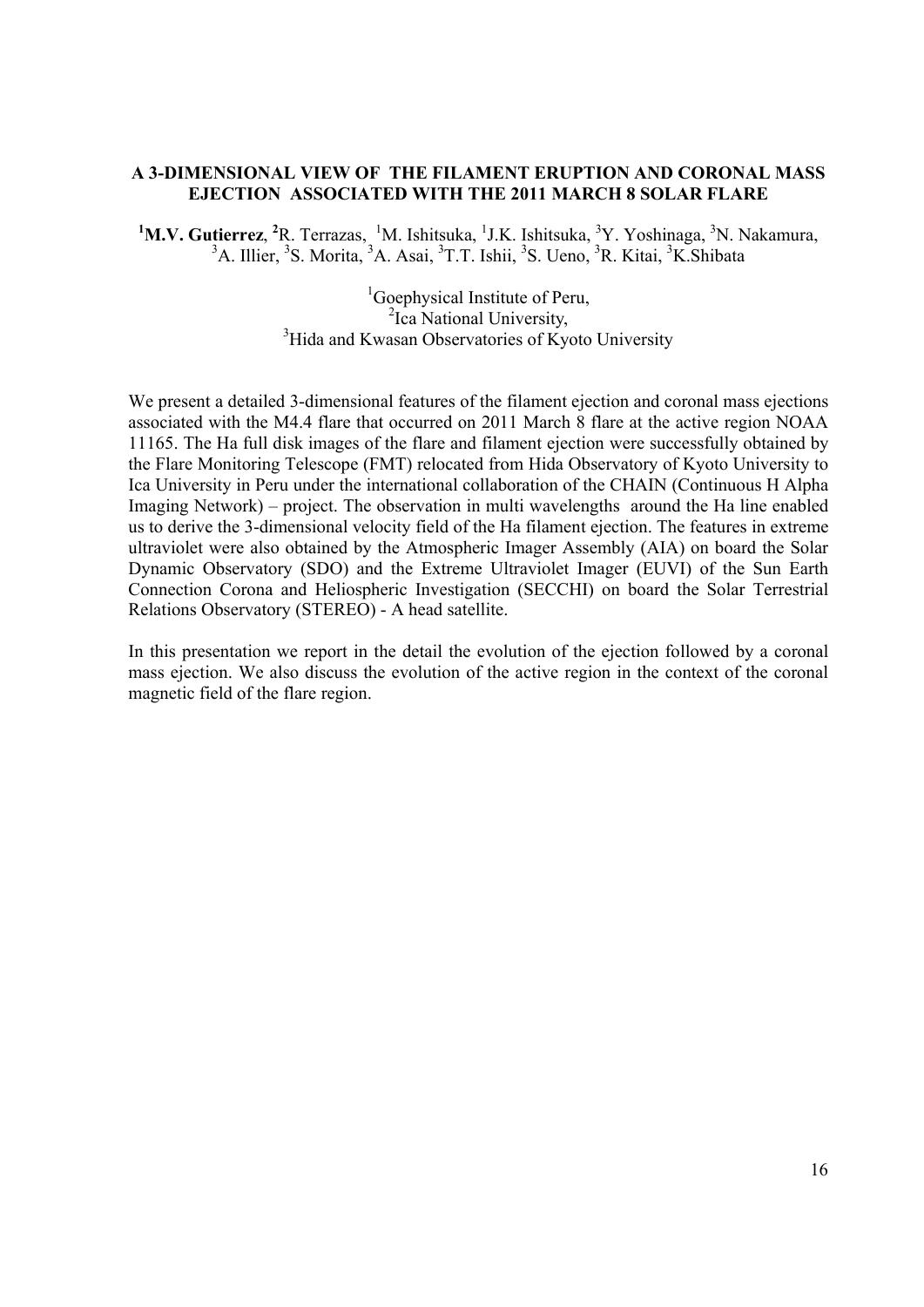#### **SOLAR RADIO BURSTS AND SPACE WEATHER**

#### **N. Gopalswamy**

#### NASA Goddard Space Flight Center, Greenbelt, MD 20771, United States of America

Radio bursts from the Sun are produced by electron accelerated to relativistic energies by physical processes on the Sun such as solar flares and coronal mass ejections (CMEs). The radio bursts are thus good indicators of solar eruptions. Three types of nonthermal radio bursts are generally associated with CMEs. Type III bursts due to accelerated electrons propagating along open magnetic field lines. The electrons are thought to be accelerated at the reconnection region beneath the erupting CME, although there is another view that the electrons may be accelerated at the CME-driven shock. Type II bursts are due to electrons accelerated at the shock front. Type II bursts are also excellent indicators of solar energetic particle (SEP) events because the same shock is supposed accelerate electrons and ions. There is a hierarchical relationship between the wavelength range of type II bursts and the CME kinetic energy. Finally, Type IV bursts are due to electrons trapped in moving or stationary structures. The low-frequency stationary type IV bursts are observed occasionally in association with very fast CMEs. These bursts originate from flare loops behind the erupting CME and hence indicate tall loops. This paper presents a summary of radio bursts and their relation to CMEs and how they can be useful for space weather predictions.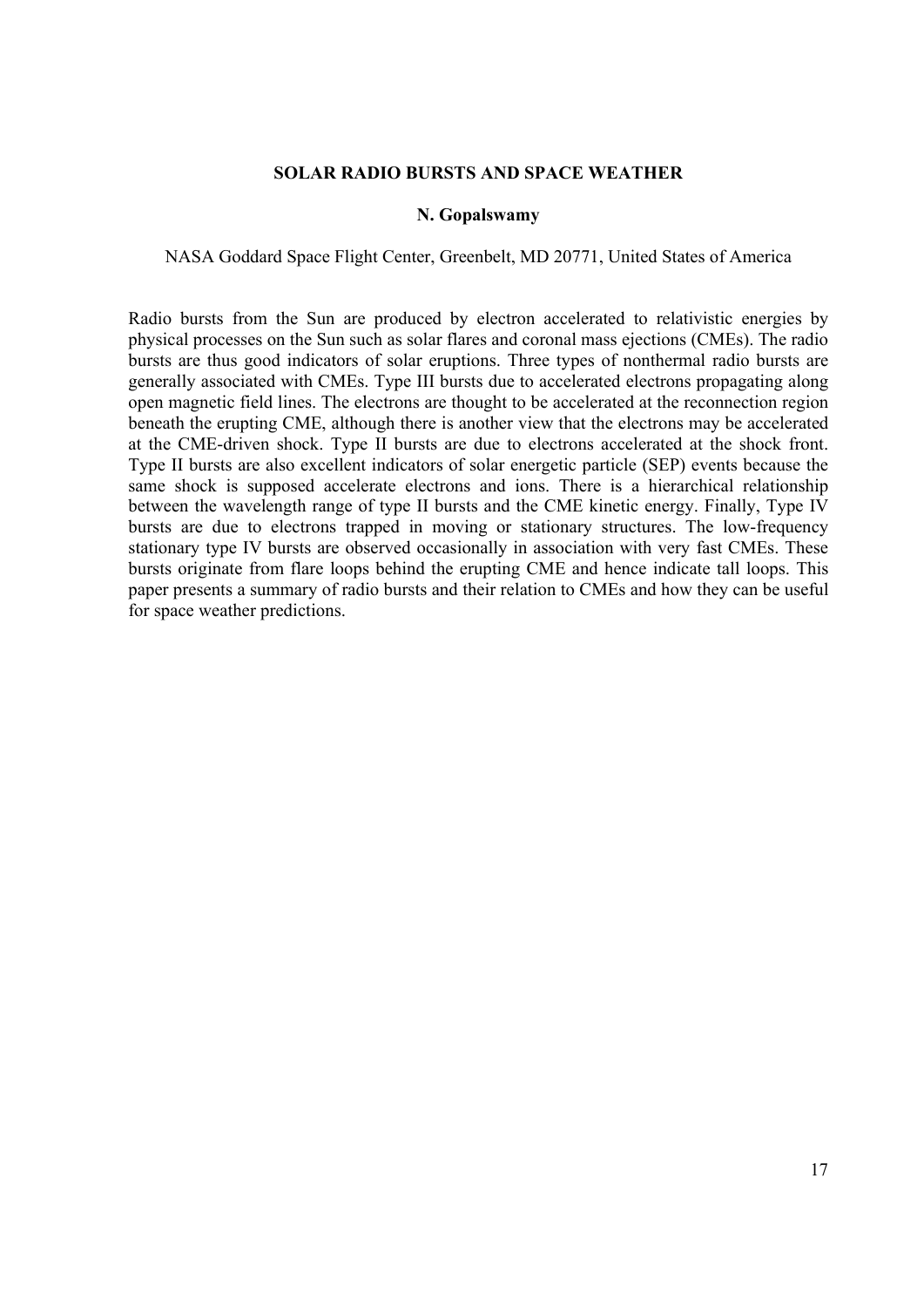#### **ISWI AND AWESOME PROJECT IN VIETNAM**

#### **L. Hoang Thai**

Department of Atmosphere and Space Physics, Ho Chi Minh City Institute of Physics, VAST, 01 Mac Dinh Chi Street, 1<sup>st</sup> District, Ho Chi Minh City 70000, Viet Nam

The presentation is an overview of the activities of IHY/ISWI programs in Vietnam. With a special geographical position is stretching from the North tropic to the magnetic equator in one longitudinal zone and it is also the mainland zone adjacent to the Pacific Ocean, Vietnam is an interesting area to supplement the data for Global Space Weather Model. The Ionosphere is an important indicator of Space Weather. We will focus to the Ionospheric Scintillation and TEC results using GPS data and the comparison with HF data obtained in Vietnam. An AWESOME VLF Receiver was installed and monitoring continuously from November 2011 in Nha Trang, Vietnam. In Vietnam (and perhaps as well as in other developing countries), the International cooperation monitoring through the Internet is a new form. For this reason, how to maintain the instruments in good working and get quality data maybe a needed question. From the view of a coordinator I would like to exchange opinions for improvement the coordination between the Instrument Leaders and coordinators/host scientists.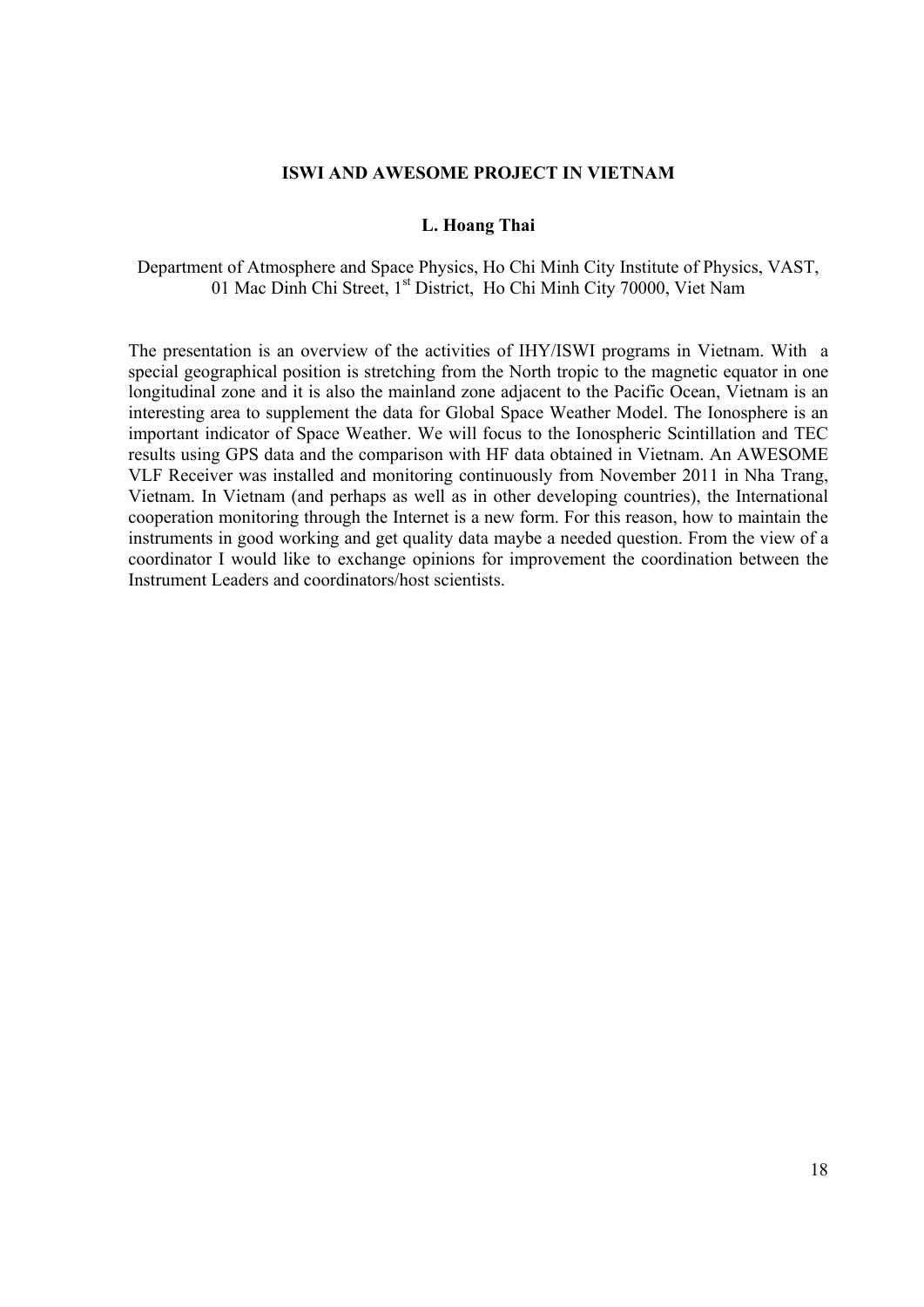## **WITHIN THE INTERNATIONAL COLLABORATION CHAIN: A SUMMARY OF EVENTS OBSERVED WITH FLARE MONITORING TELESCOPE (FMT) IN PERU**

<sup>1</sup>J.K. Ishitsuka Iba, <sup>2</sup>A. Asai, <sup>3</sup>S. Morita, <sup>6</sup>R. Terrazas, <sup>1</sup>D. Cabezas, <sup>1</sup>V. Gutierrez, <sup>6</sup>L. Martinez, <sup>1</sup>Y. Buleje, <sup>3</sup>N. Nakamura, <sup>3</sup>Sh. Takasao, <sup>3</sup>Y. Yoshinaga, <sup>3</sup>A. Hillier, <sup>4</sup>K. Otsuji, <sup>4</sup>K. Shibata, <sup>1</sup>M. Ishitsuka, <sup>3</sup>S. Ueno, <sup>3</sup>R. Ktai, <sup>3</sup>T. Shii, <sup>3</sup>K. Ichimoto, <sup>3</sup>Sh. Nagata and <sup>5</sup>N. Narukage

> <sup>1</sup>Geophysical Institute of Peru (IGP), Peru <sup>2</sup>Unit for Synergetic Studies of Space, Kyoto University, Japan <sup>3</sup>Kwasan and Hida Observatories, Kyoto University, Japan 4 National Astronomical Observatory of Japan (NAOJ), Japan 5 Japan Aerospace Exploration Agency (JAXA), Japan 6 San Luis Gonzaga de Ica National University (UNICA), Peru

In 2008 we inaugurated the new Solar Observatory in collaboration with Faculty of Sciences of San Luis Gonzaga de Ica National University, 300 km south of Lima. In March of 2010 a Flare Monitoring Telescope of Hida Observatory of Kyoto University arrived to Ica, part of CHAIN (Continuous H-alpha. Imaging Network) Project. In October of the same year we hosted the First FMT Work Shop in Ica, then in July of 2011 the Second FMT Work Shop was opened. Since that we are focused on two events registered by FMT in Peru to publish results. FMT is a good tool to introduce, young people from universities, into scientific knowledge, also is good for education in Solar Physics and outreach. Details of this successful collaboration will be explained in this presentation.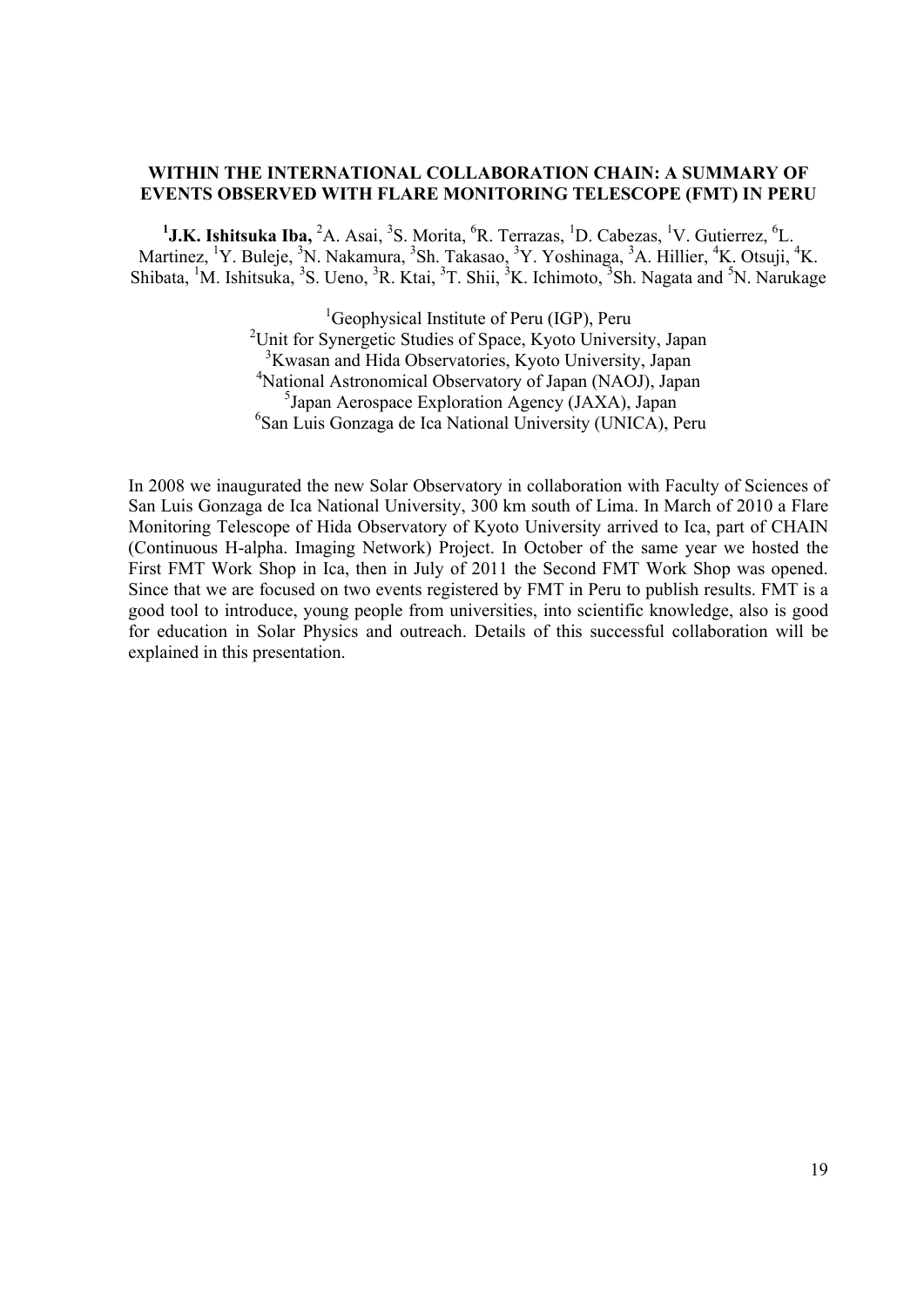## **SPACE WEATHER RESEARCH IN KAZAKHSTAN**

1 Zh. Zhantayev, 2 B. Zhumabayev, **<sup>2</sup> O. Kryakunova** 

<sup>1</sup>National Center of Space Research and Technology, 050010, Shevchenko, 15, Almaty, Kazakhstan <sup>2</sup>Institute of Ionosphere, Republic of Kazakhstan, 050020, Kamenskoe plato, Almaty, Kazakhstan

In Kazakhstan there is an experimental complex for space weather study and forecasting. This complex is situated near Almaty (Kazakhstan). It includes an experimental setup for records of cosmic ray intensity (neutron monitor) at the altitude of 3340 m above sea level, the magnetic observatory «Alma-Ata», an optical interferometer SATI for recording the emission of night sky, an ionospheric sounder and solar radio telescope. Nowadays the measurements of the solar radio flux at frequencies of 1.078 GHz and 2.8 GHz (10.7 cm) are carries out on the regular basis with 1 second time resolution. Type II solar radio bursts are currently one of the main observable precursors of CMEs that will arrive at Earth within a few days after bursts. In view of future upgrade of the «Orbita» ground regarding new radio astronomical instruments, a measurement campaign was planned and organized between Institute of ionosphere, «NCSRT» and ETH Zurich, supported by SSAA. A new Callisto radio spectrometer (eC37) was installed and configured while the «Orbita» ground station. Results of space environment monitoring in real time are accessible via Internet. This experimental information is used for space weather investigation and different cosmic ray effects study. Almaty mountain cosmic ray station is one of the most suitable and sensitive stations for investigation and forecasting of the dangerous situations. Almaty cosmic ray station is included in the world-wide neutron monitor network for the real-time monitoring of the space weather conditions and European Database NMDB (www.nmdb.eu). The magnetic observatory «Alma-Ata» is a member of INTERMAGNET programme, contributing data for computation of the *Dst* index**.** All data are represented on the web-site of the Institute of Ionosphere (www.ionos.kz) in real time. Since July, 2006 the space environment prediction laboratory represents the forecast of geomagnetic activity every day on the same site (www.ionos.kz/?q=en/node/21).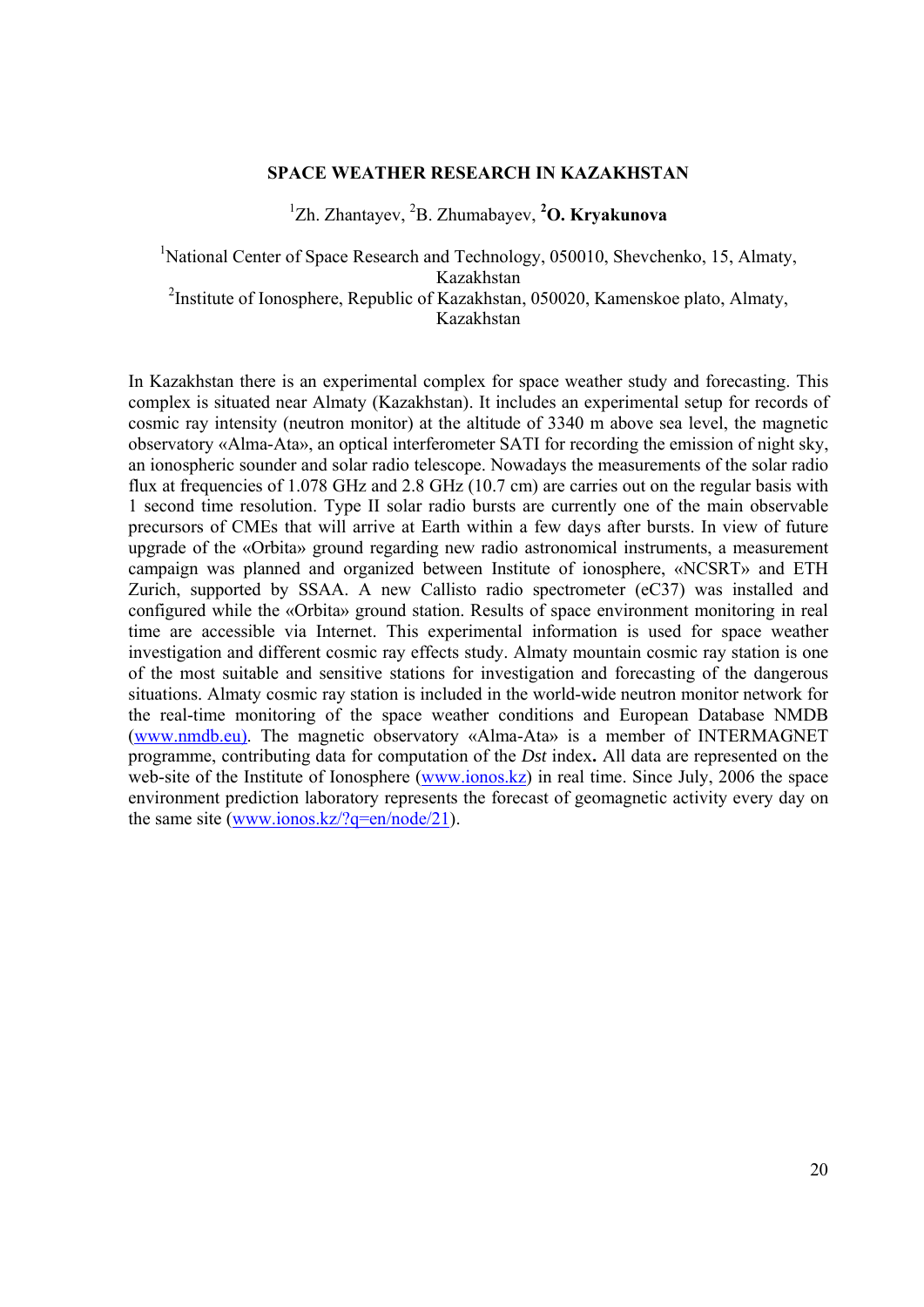#### **MULTIPHYSICS MODELLING OF SPACE WEATHER**

#### **G. Lapenta**

#### Centre for Plasma Astrophysics, Department of Wiskunde, Katholieke Universiteit Leuven, Celestijnenlaan 200B, Bus 2400, Leuven, Italy

The need to handle the coupling between microscopic and macroscopic processes in plasma physics is ubiquitous. The wide difference in mass between electrons and ions and the great change in time and space scales between large-scale magnetohydrodynamic processes and small-scale kinetic effects pose a great challenge to the simulation of plasma physics problems. The traditional approach has been to try to derive reduced models of the full first principle physics model and solve them considering only the scales of interest. We present a different point of view, based on using first principle methods for each scale, relying on coupling different physics approaches for each scale, fluid for the macroscopic and kinetic for the microscopic. The implicit moment model relies on numerical methods that can effectively average the smallest scales within correct kinetic treatment while focusing on large-scale structures. The application of this approach will be presented in light of the new EC funded project SWIFF (swiff. eu) to study new methods for micromacro coupling in space physics. Swiff encompasses 7 Centers in 5 European Countries and is coordinated by Giovanni Lapenta**.**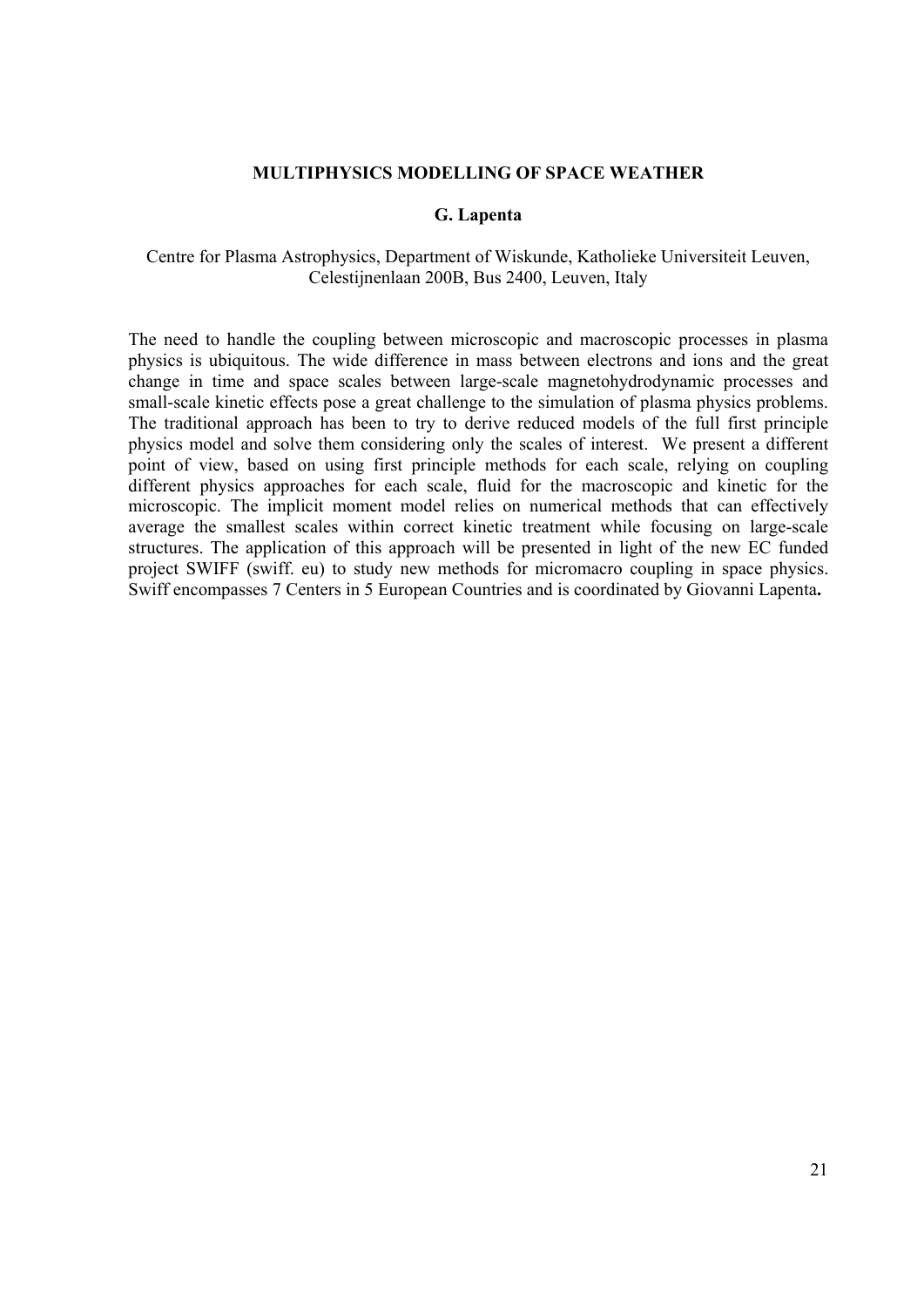## **TRANSIENT EVENTS ON THE SUN OBSERVED IN VLF, SOFT X-RAY AND FUV**

# <sup>1</sup>**E. Macotela**, <sup>2</sup>J.-P. Raulin and <sup>1</sup>W. Guevara

<sup>1</sup> Comisión Nacional de Investigación y Desarrollo Aeroespacial, Luis F. Villarán 1069, San Isidro, Lima, Peru <sup>2</sup> Centro de Radio Astronomía e Astrofísica Mackenzie (CRAAM), Brazil

Changes in the transient solar activity are registered as changes in the VLF signal, soft X-ray flux and FUV flux. To found these changes we use data from SAVNET, GOES and LYRA/PROBA2. We show the events that were found in the data in the period of time from January, 2010 to March, 2010 and the possible relation between them. Key words: VLF, soft X-ray, FUV, SAVNET.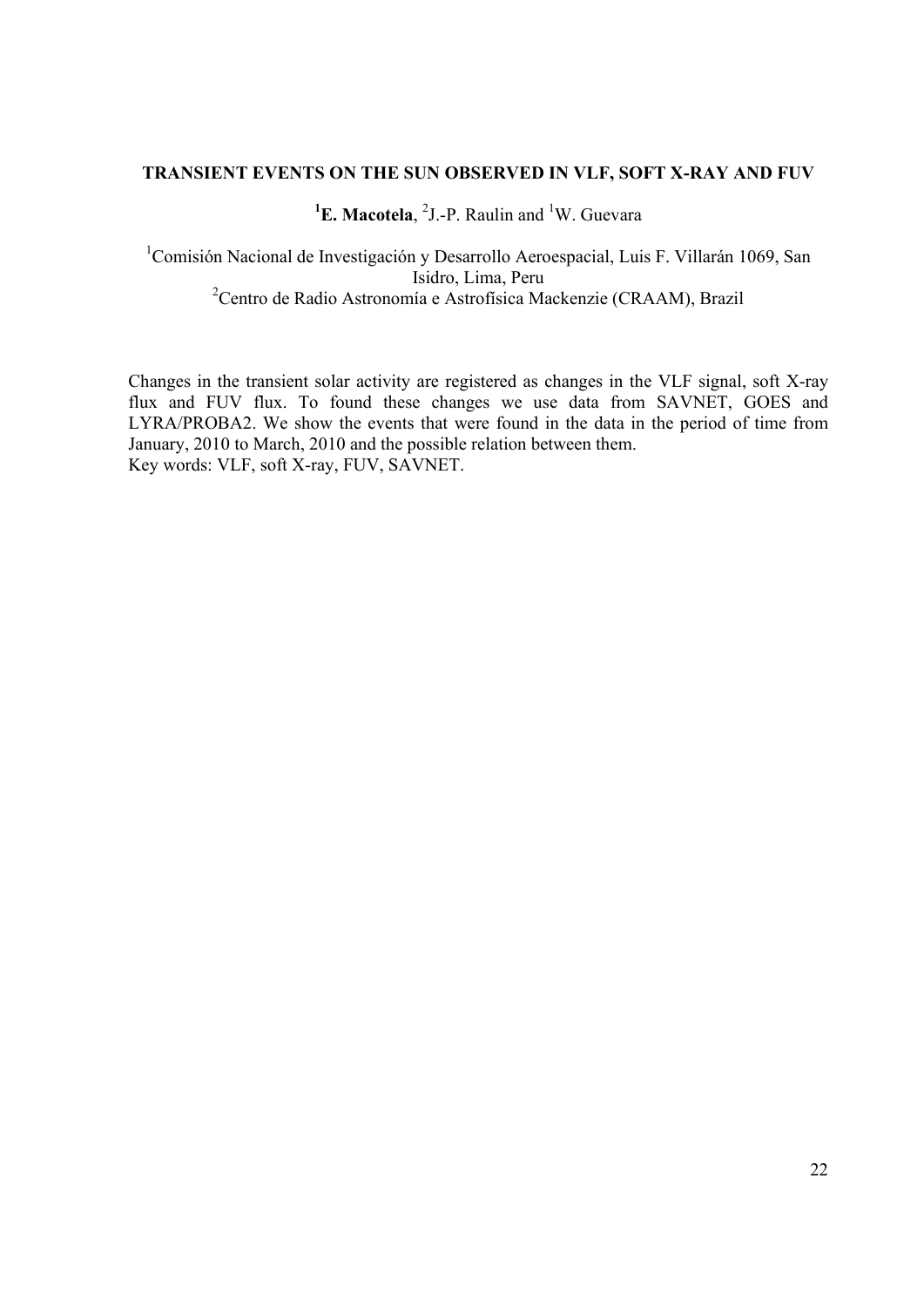#### **UPDATE ON MAGDAS ACTIVITIES SINCE THE LAST ISWI WORKSHOP**

**G. Maeda,** K. Yumoto, T. Hada, H. Kawano, A. Yoshikawa, H. Liu, M. Watanabe, S. Abe, T. Uozumi, A. Ikeda, M. Shinohara, M. Cardinal

 ICSWSE, Kyushu University, SERC Hakozaki, Campus Hakozaki 6-10-1 Higashi-Ku, Fukuoka 812-8581, Japan

The MAGDAS Project continues to expand and maintain its large network of magnetometers and handful of radar observatories. As well, the project is actively engaged in "Capacity Building" in developing nations. For example, a MAGDAS School is conducted each year - last year it was conducted in Lagos, Nigeria. In this presentation, we highlight the MAGDAS activities between the 2011 ISWI Workshop (Nigeria) and the 2012 ISWI Workshop (Ecuador). The activities include three MAGDAS installations in Sumatra, one radar installation in Peru, and an "ISWI and MAGDAS School" in Bandung, Indonesia.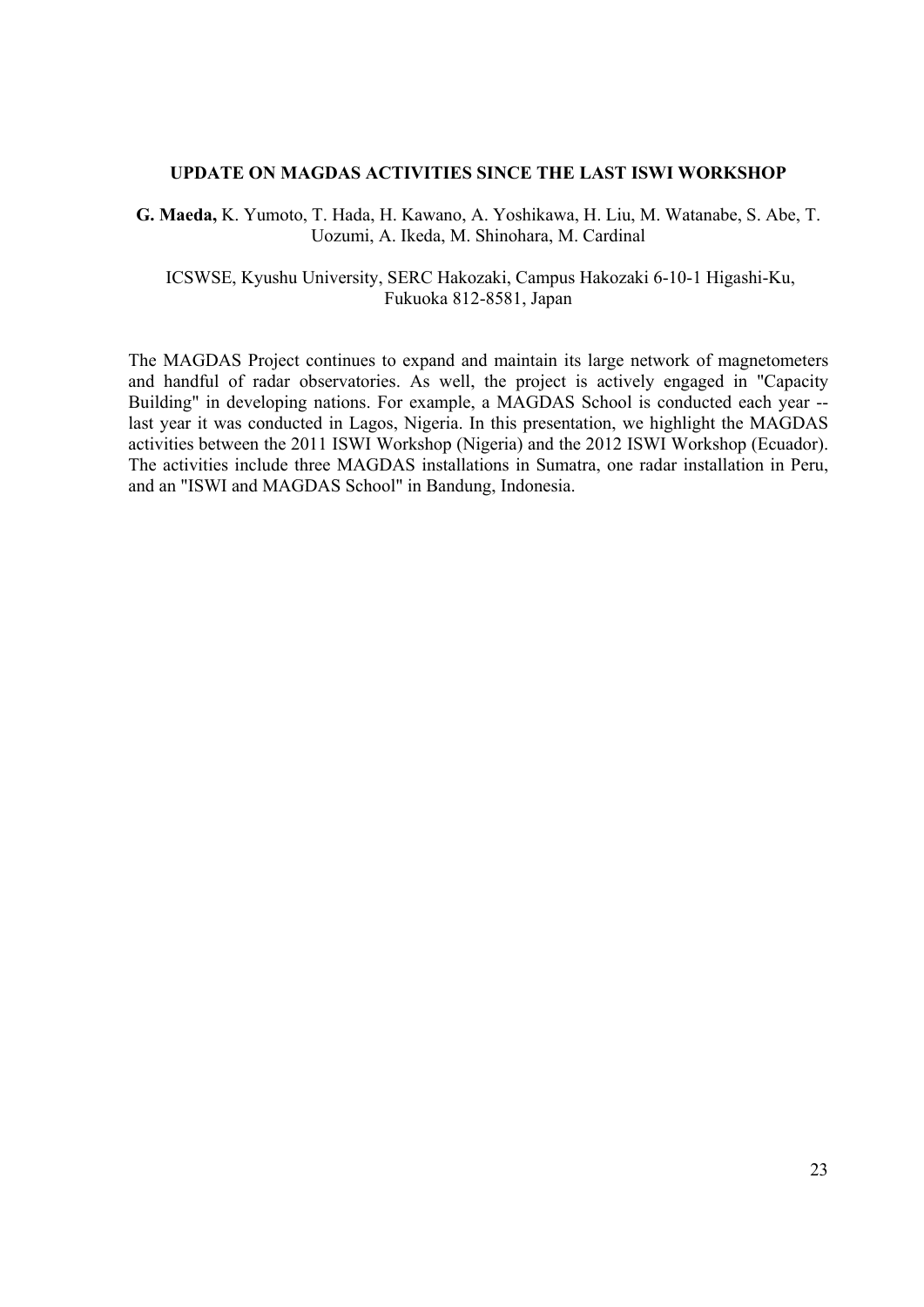## **SPACE WEATHER MONITORING CENTRE OF EGYPT: RECENT CONSEQUENCES AND FUTURE PROSPECTS**

#### **A. Mahrous**

## Space Weather Monitoring Center, Faculty of Science, Helwan University, Ain Helwan, 11795 Egypt

As part of the ISWI strategy to increase the space weather applications and instrumentation in Africa, Helwan University has established the Space Weather Monitoring Centre (SWMC) in Helwan, Egypt. The Center was founded in 2007 to support the Egyptian Space Programme through monitoring and forecasting space weather. SWMC includes twenty five researchers working in four research groups in the fields of the ionosphere, geomagnetism, solar physics and cosmic rays. The center comprises several instruments and monitoring stations through many joint international projects with USA (SCINDA, SID and three CIDRs), Japan (two MAGDAS stations FYM&ASW), Switzerland (CALLISTO) and CERN (RPC cosmic ray muon detector).

We present here some recent remarkable results of several instruments and discuss the future prospects of the centre.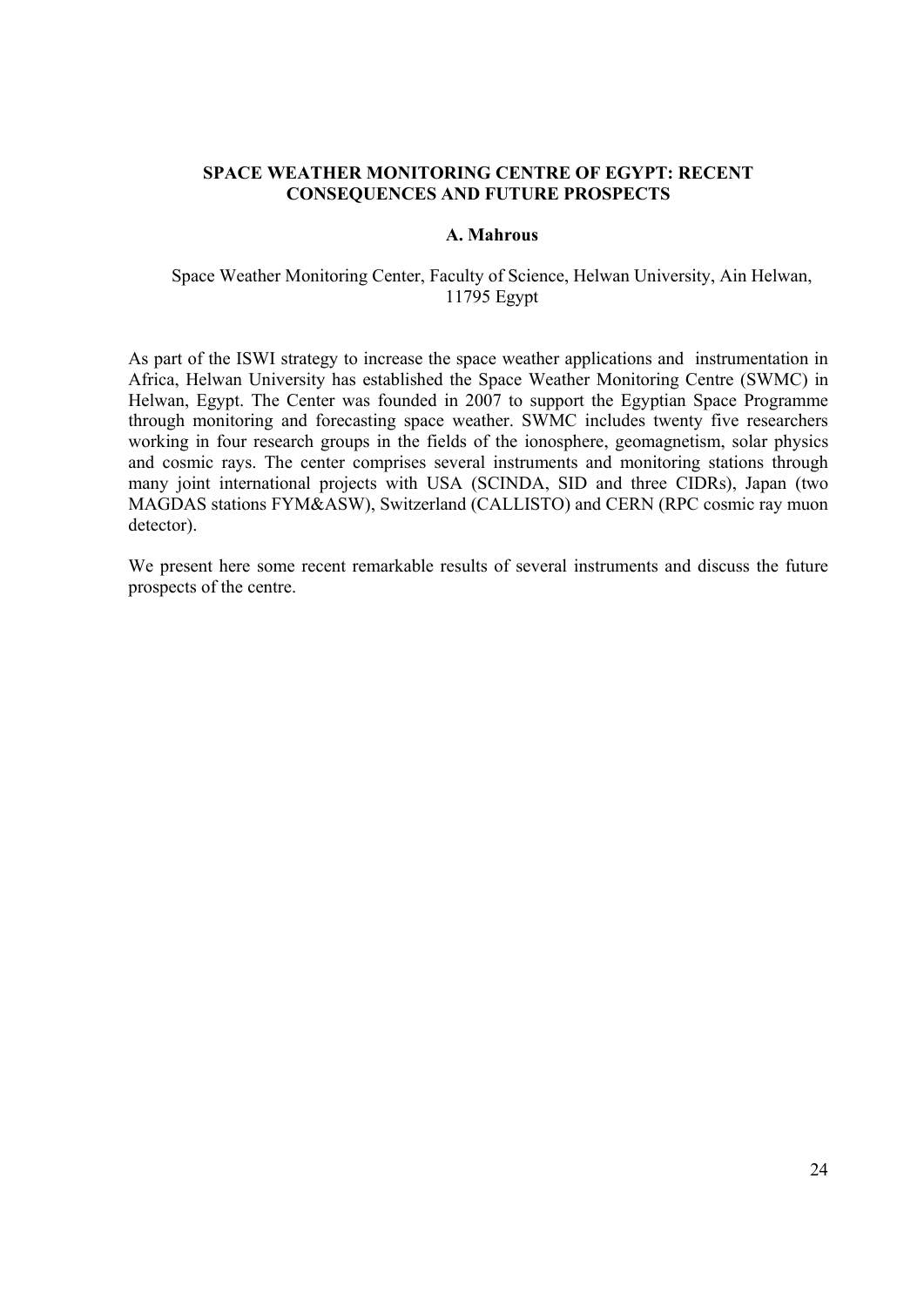## **INTERACTION BETWEEN ICMES AND FORBUSH DECREASE: A CASE STUDY OF THREE MULTIPLE ICME EVENTS**

<sup>1</sup>D. Maričić, <sup>2</sup>M. Dumbović, <sup>2</sup>S. Lulić, <sup>3</sup>B. Vršnak, <sup>3</sup>T. Žic, <sup>2</sup>J. Čalogović, <sup>1</sup>D. Roša, <sup>1</sup>D. Hržina, <sup>1</sup>I. Romštajn, <sup>5</sup>K. Salamon, <sup>3</sup>M. Temmer, <sup>3</sup>T. Rollett, <sup>3</sup>A. Veroni, <sup>4</sup>N. Bostasyan, <sup>4</sup>A. Chilingaria,  ${}^{4}B$ . Mailyan,  ${}^{4}K$ . Arakelya and  ${}^{4}A$ . Hovhannisyan

 Astronomical Observatory Zagreb, Opatička 22, HR-10000 Zagreb, Croatia Hvar Observatory, Faculty of Geodesy, Kačićeva 26, HR-10000 Zagreb, Croatia <sup>3</sup>IGAM/Institute of Physics, University of Graz, Graz, Austria Cosmic Ray Division, Yerevan Physics Institute, Alikhanyan Brothers St. 2, Yerevan 36, Armenia Institute of Physics, Bijenčka cesta 46, HR-10000 Zagreb, Croatia

We analyze the kinematics of the three multiple interplanetary coronal mass ejections (ICMEs) events incurred 22nd January 2012,  $15^{th}$  February 2012 and 6<sup>th</sup> March 2012. ICMEs of analyzed multiple events arriving at the Earth distance as a single magnetic structure and caused solar wind (SW) disturbances and Furbish decrease (FD). This successive ICME events present us opportunity to study colliding of ICMEs with unprecedented heliosperic imaging and observations from multiple vantage points. Furthermore, enable us to investigate the timing of the FD relative to solar wind disturbances and the ICMEs arrival times at the Earth distance.

The analysis is based on the images obtained from the Extreme Ultraviolet Imager (EUVI), as well as COR1, COR2 and HI-1 coronagraphs on board the twin STEREO spacecraft's. Moreover, we obtain the direction and full de-projected kinematic for ICMEs by applying Geometric Triangulation (GT) and Harmonic Mean (HM) methods. Solar wind disturbances data was taken from WIND satellite and cosmic rays (CRs) intensity data was taken from Moscow neutron monitor and Space Environmental Viewing and Analysis Network (SEVAN) particles detectors. Information about flares activity during emergence of the ICMEs was taken from Solar Dynamic Observatory (SDO) satellite.

The analysis revealed that estimated arrival times of the ICMEs at the L1 point (where is WIND satellite) and the Earth distance (where is SEVAN cosmic ray detector), obtained from STEREO-A & B data are in good coincidence with the observed onset of the SW disturbances and Furbish decrease. We speculate that from linear fit of ICME propagation distance of SECCHI HI1 data in post acceleration phase (from 10 and below 70 R), we can calculate the arrival time of the ICMEs at Earth distance with precision of the  $\pm 3$  h.

*Key words: Interplanetary coronal mass ejection, Cosmic Rays and Solar wind disturbances*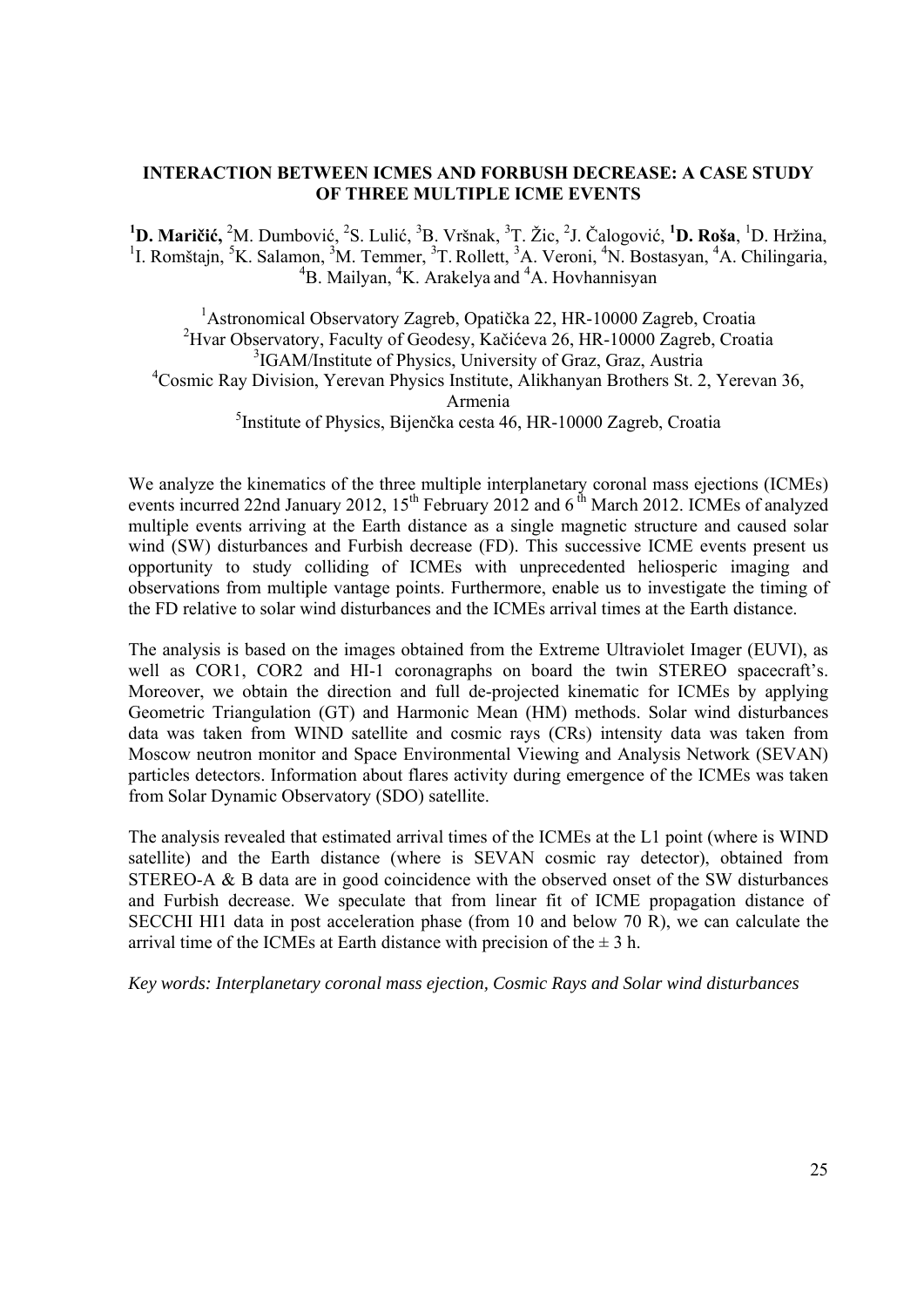# **GEOMAGNETIC EFFECTS ON COSMIC RAY PROPAGATION UNDER DIFFERENT CONDITIONS FOR MALARGUE CITY, ARGENTINA**

# <sup>1</sup>J.J. Masías Meza, <sup>2</sup>S. Dasso and <sup>3</sup>X. Bertou

**1** Depertamento de Física (FCEN-UBA), Buenos Aires, Argentina 2 Instituto de Astronomía y Física del Espacio (UBA-CONICET) 3 Centro Atómico Bariloche (CNEA-CONICET), Bariloche, Rio Negro, Argentina

The geomagnetic field (Bgeo) sets a lower cutoff rigidity (Rc) to the entry of cosmic particles to the Earth which depends on the geomagnetic activity. From numerical simulations of the trajectory of a proton (performed with the MAGCOS code) in the Bgeo, we use backtracking to analyze particles arriving at the Auger Observatory location.

We determine the asymptotic trajectories and the values of Rc in different incidence directions. Simulations were done using several models of Bgeo and emulating different conditions for the geomagnetic activity.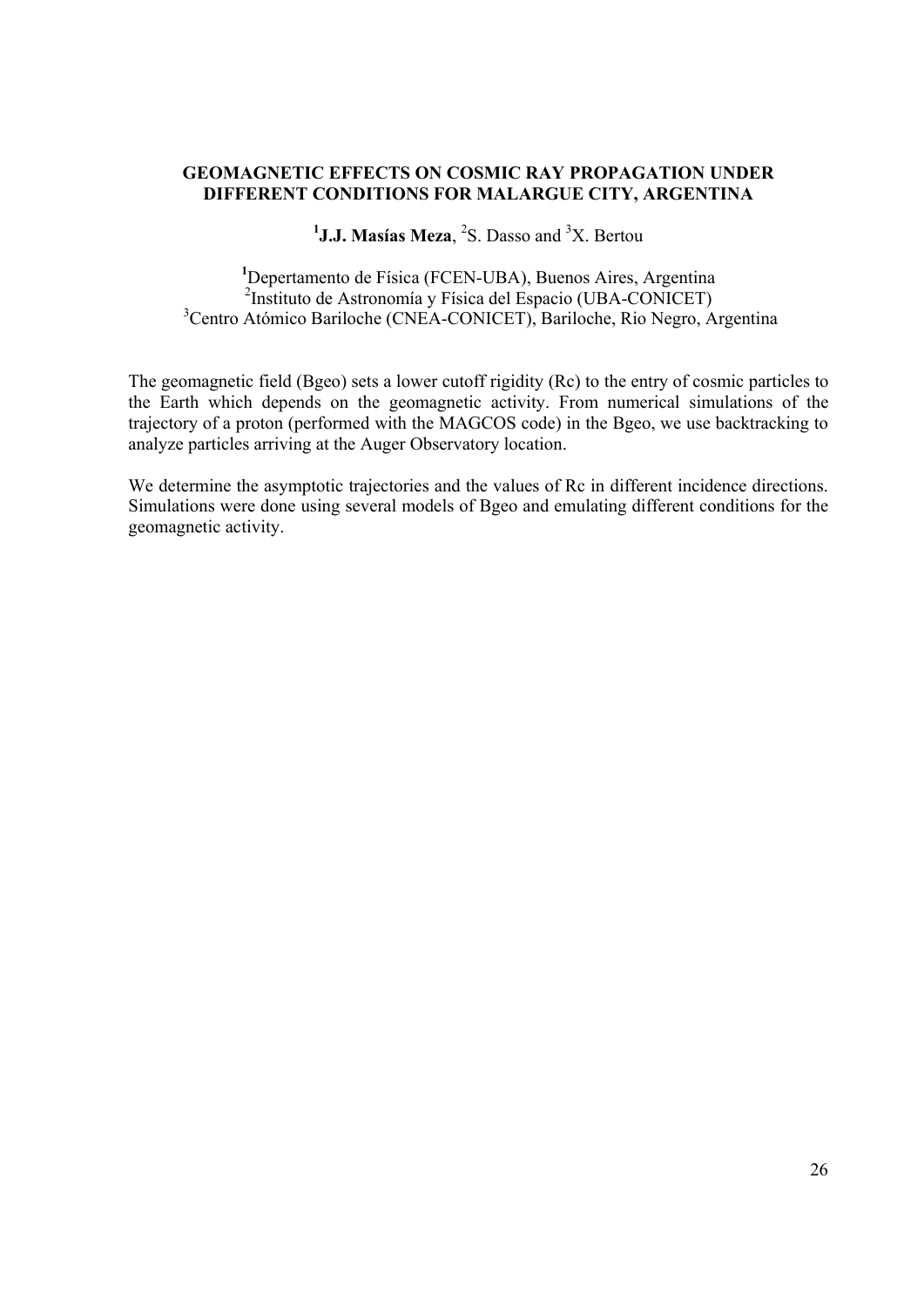# **A PATHWAY IDEA FOR MODEL BUILDING**

**A. Mathai**<sup>1</sup> and P. Moschopoulos<sup>2</sup>

<sup>1</sup>McGill University, Canada and Centre for Mathematical Sciences, India <sup>2</sup>University of Texas at El Paso, Dept. of Mathematical Sciences, El Paso, TX 79968, USA

Models, mathematical or stochastic, which move from one functional form to another through pathway parameters, so that in between stages can be captured, are examined in this article. Models which move from generalized type-1 beta family to type-2 beta family, to generalized gamma family to generalized Mittag-Leffler family to Levy distributions are examined here. It is known that one can likely find an approximate model for the data at hand whether the data are coming from biological, physical, engineering, social sciences or other areas. Different families of functions are connected through the pathway parameters and hence one will find a suitable member from within one of the families or in between stages of two families. Graphs are provided to show the movement of the different models showing thicker tails, thinner tails, right tail cut off etc.

*Keywords: Generalized gamma, Mittag-Leffler distributions.*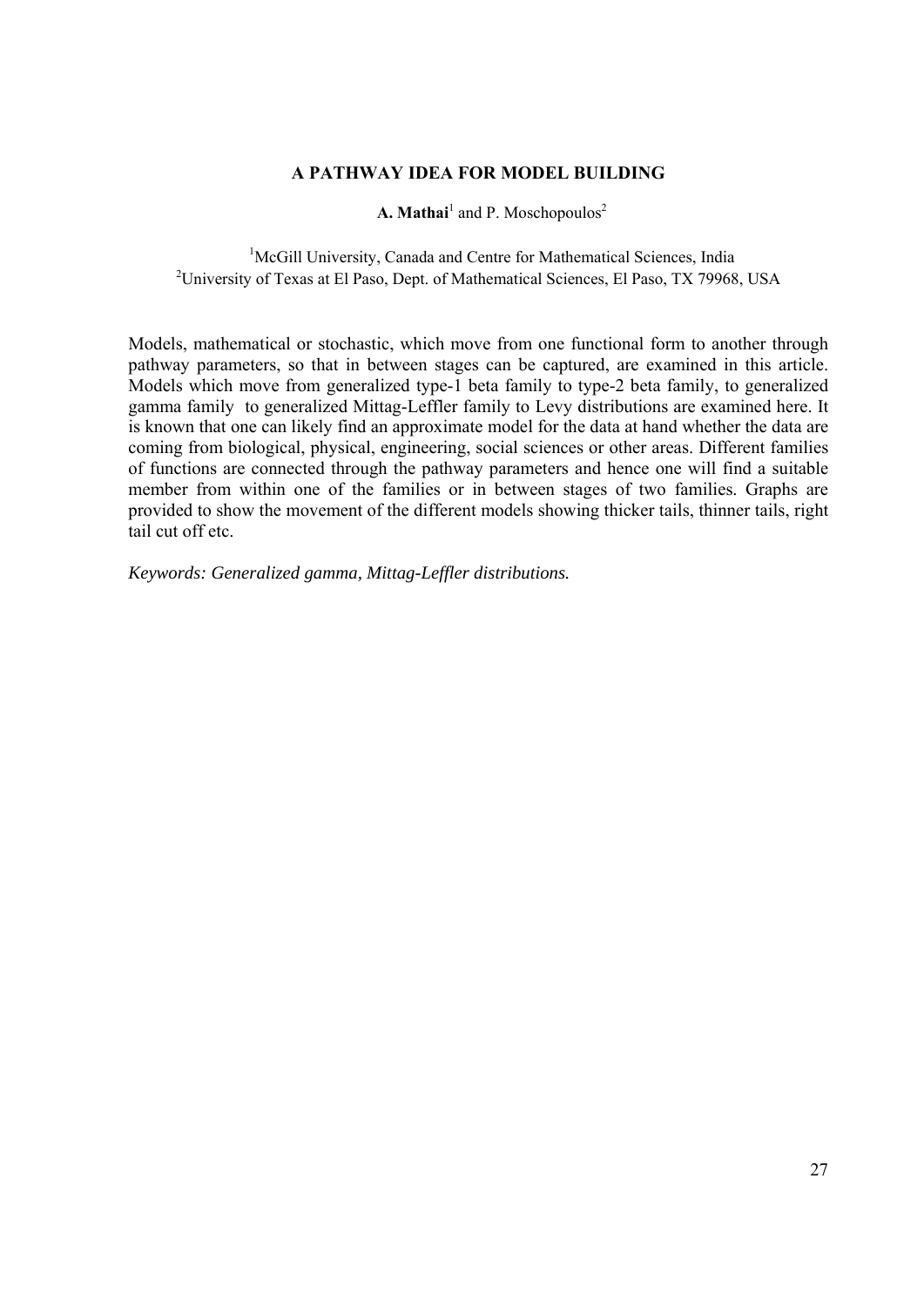## **CURRENT STATUS OF THE FLARE MONITORING TELESCOPE (FMT) AT PERU OF THE CHAIN PROJECT, AND A REPORT OF SCIENTIFIC RESEARCH AND TRAINING IN SOLARPHYSICS FOR YOUNG PERUVIAN FUTURE RESEARCHERS**

<sup>1</sup>S. Morita, <sup>1</sup>S. Ueno, <sup>1</sup>K. Shibata, <sup>2</sup>A. Asai, <sup>1</sup>R. Kitai, <sup>1</sup>G. Kimura, <sup>3</sup>J. Ishitsuka, <sup>4</sup>R. Terrazas, <sup>3</sup>D. Cabezas, <sup>3</sup>V. Gutierrez, <sup>4</sup>L. Martinez, <sup>4</sup>Y. Buleje, <sup>4</sup>R. Loayza, <sup>1</sup>N. Nakamura, <sup>1</sup>Sh. Takasao, <sup>1</sup>Y. Yoshinaga, <sup>1</sup>A. Hillier, <sup>5</sup>K. Otsuji, <sup>3</sup>M. Ishitsuka, <sup>1</sup>T. Ishii, <sup>1</sup>K. Ichimoto, <sup>1</sup>Sh. Nagata, <sup>6</sup>N. Narukage

<sup>1</sup>Kwasan and Hida Observatories, Kyoto University, Kurabashira, Kamitakara, Takayama, Gifu 506 1314, Japan <sup>2</sup>Unit for Synergetic Studies of Space, Kyoto University, Japan <sup>3</sup> Geophysical Institute of Peru (IGP), Peru 4 San Luis Gonzaga de Ica National University (UNICA), Peru 5 National Astronomical Observatory of Japan (NAOJ), Japan 6 Japan Aerospace Exploration Agency (JAXA), Japan

The Flare Monitoring Telescope (FMT) is a telescopes system to observe the solar chromosphere across the full disk. The FMT acquires three narrow-band filter grams in H-alpha (line center, and its red and blue wings), simultaneously every 20 seconds. A combination of the filter grams allows us to derive a Doppler map of the solar chromosphere with the same cadence. In March 2010, the FMT was moved into the Solar Station at the San Luis Gonzaga de Ica National University (UNICA), Peru, after its seventeen years operation at the Hida observatory, Kyoto University, Japan. Since then, the FMT has been operated by local young Peruvians under an international collaboration for the Continuous H-alpha Imaging Network (CHAIN) between the Kyoto University, the Geophysical Institute of Peru (IGP), and the UNICA. The training in solar physics for the local young people is crucial for the success of this project since the daily operation of the FMT is performed by them. Thus we have continuously made efforts in this area. In the same year after the installation of the FMT, we sent a solar physicist to Peru for training in solar physics for young Peruvians for total three months. The 1st FMT workshop was opened in Peru at the end of this period. Then in July 2011, the 2nd FMT workshop was opened in Japan with inviting five young Peruvians. The data analyses in this workshop were made by those young Peruvians. We are working on publications with the results of this 2nd workshop. Details of the successful collaborations will be explained in this presentation.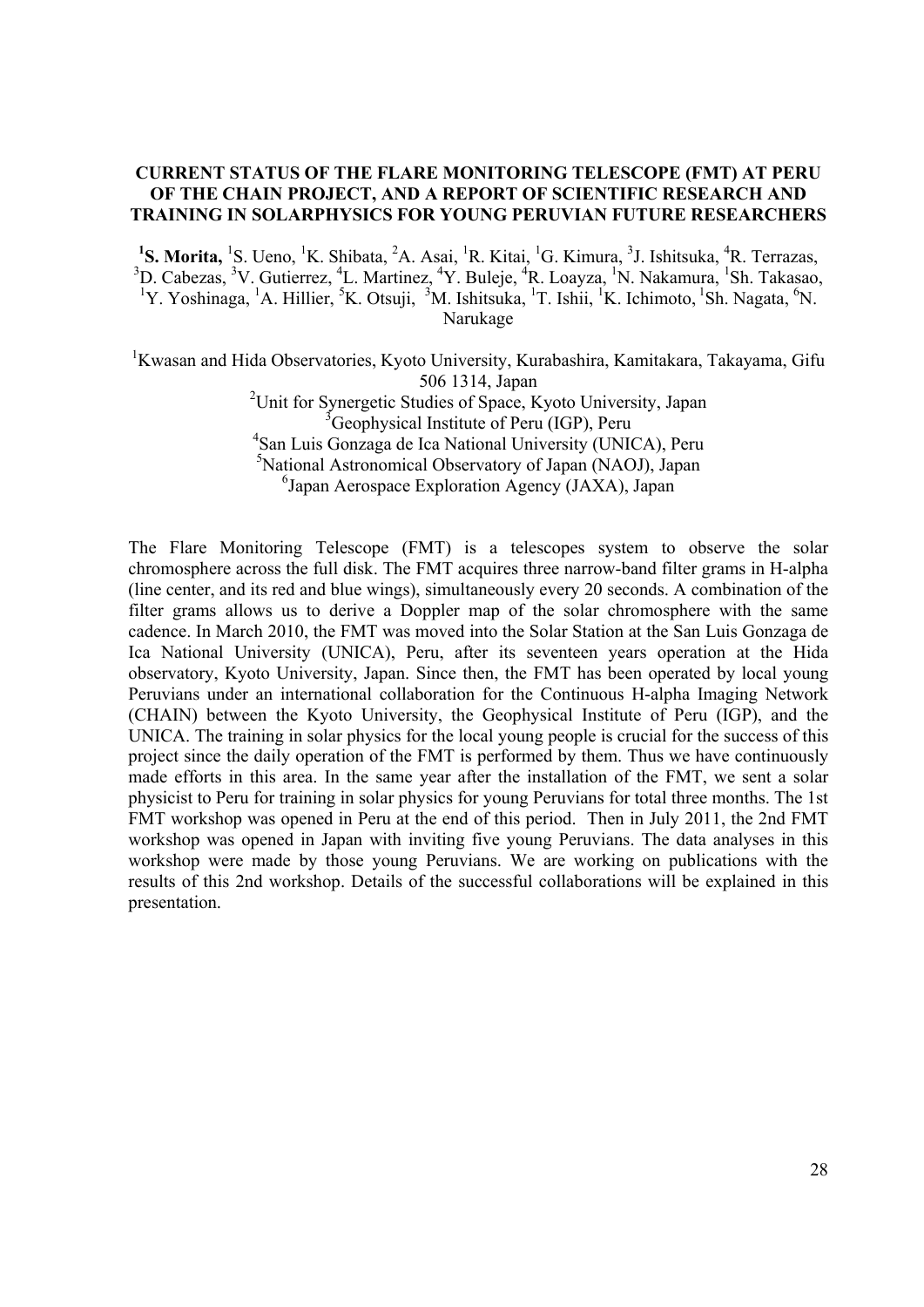## **CASE STUDY ON MANADO EARTHQUAKES IN 2008 USING POLARIZATION METHOD AND COMPARATION BETWEEN TWO MAGDAS/CPMN OBSERVATORIES**

## **F. Nuraeni**

Space Science Center Indonesia National Institute of Aeronautics and Space (LAPAN), Jl. Dr. Djundjunan No. 133A, West Java, Bandung 40173 Indonesia

ULF geomagnetic pulsation anomaly appears before large scale earthquake has been studying using variety of methods. It is because the anomaly of ULF geomagnetic signal can be caused by global external disturbance or local internal disturbance. In this paper, polarization method (Z/H) and its comparison between 2 observatories are being used to estimate whether the anomaly is caused by external or internal disturbance. Earthquakes that has occurred around Manado observatory in 2008 with magnitude  $> 5$  S.R and the epicenters distance are  $\leq 200$  km as case study. Pontianak is being used as reference station. From the case study we found out that the ULF signal anomalies associated with the earthquakes and it is appeared 3 weeks to 10 days before the earthquakes happened.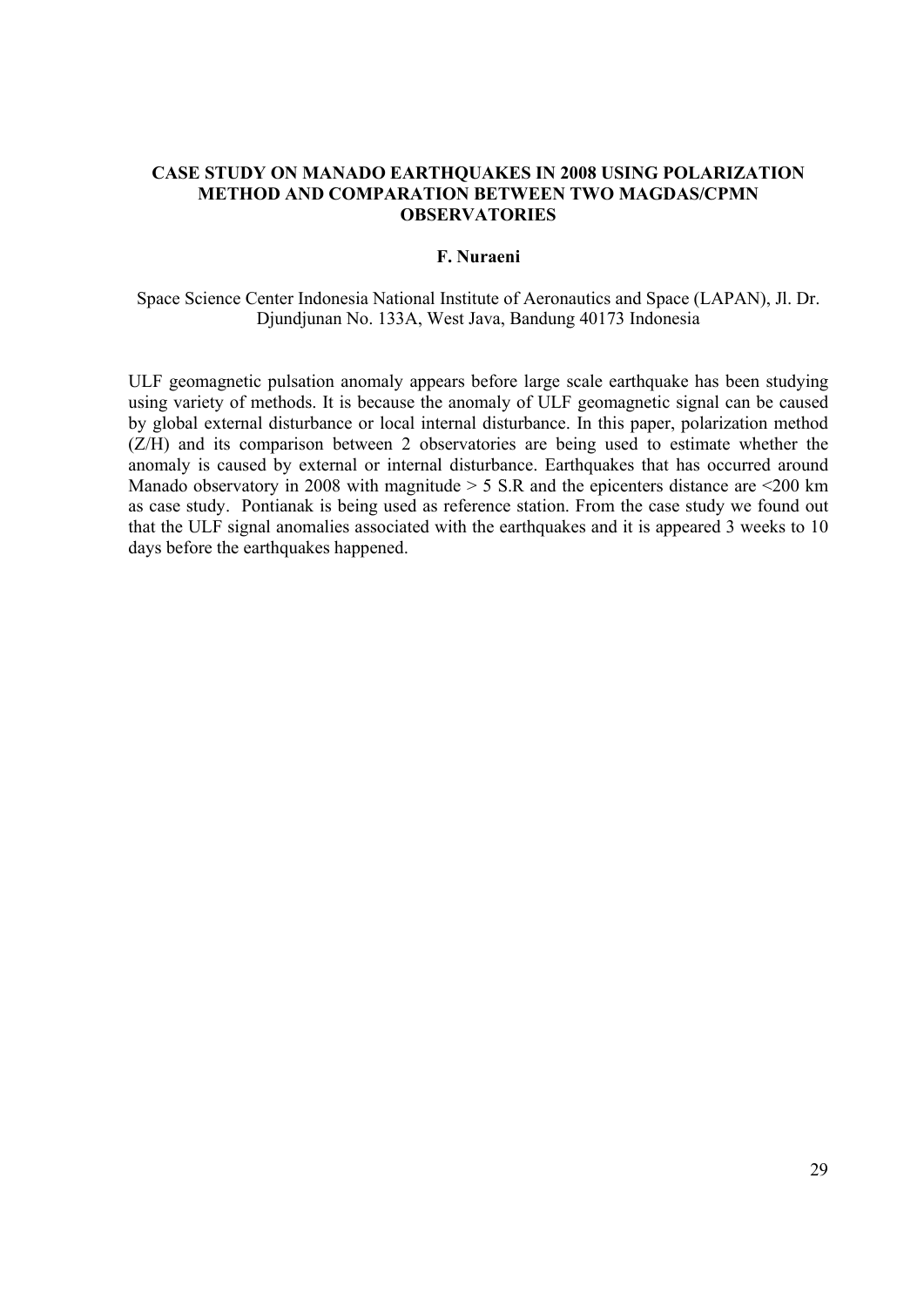## **EFFECTS OF HYSTERESIS BETWEEN MAXIMUM CME SPEED INDEX AND GEOMAGNETIC ACTIVITY INDICATORS DURING SOLAR CYCLE 23**

# <sup>1</sup>**A.** Özgüç and <sup>2</sup>A. Kilcik

<sup>1</sup>Kandilli Observatory, Bogazici University, Cengelkoy, 34684 Istanbul, Turkey, Big <sup>2</sup>Bear Solar Observatory, Big Bear City, CA 92314, USA

Using the smoothed time series of maximum CME speed index data set for solar cycle 23, it is found that this index, analyzed jointly with two geomagnetic indices, show a hysteresis phenomenon. It is observed that Ap and Dst indices follow different paths for the ascending and the descending phases of solar cycle 23, while a saturation effect exists at the maximum phase of the cycle. However it is noticed that the separations between the paths are not the same for the geomagnetic activity indicators used. Lag times with respect to the maximum CME speed index is discussed, confirming that hysteresis represents a clue in the search for physical processes responsible for changing solar emission.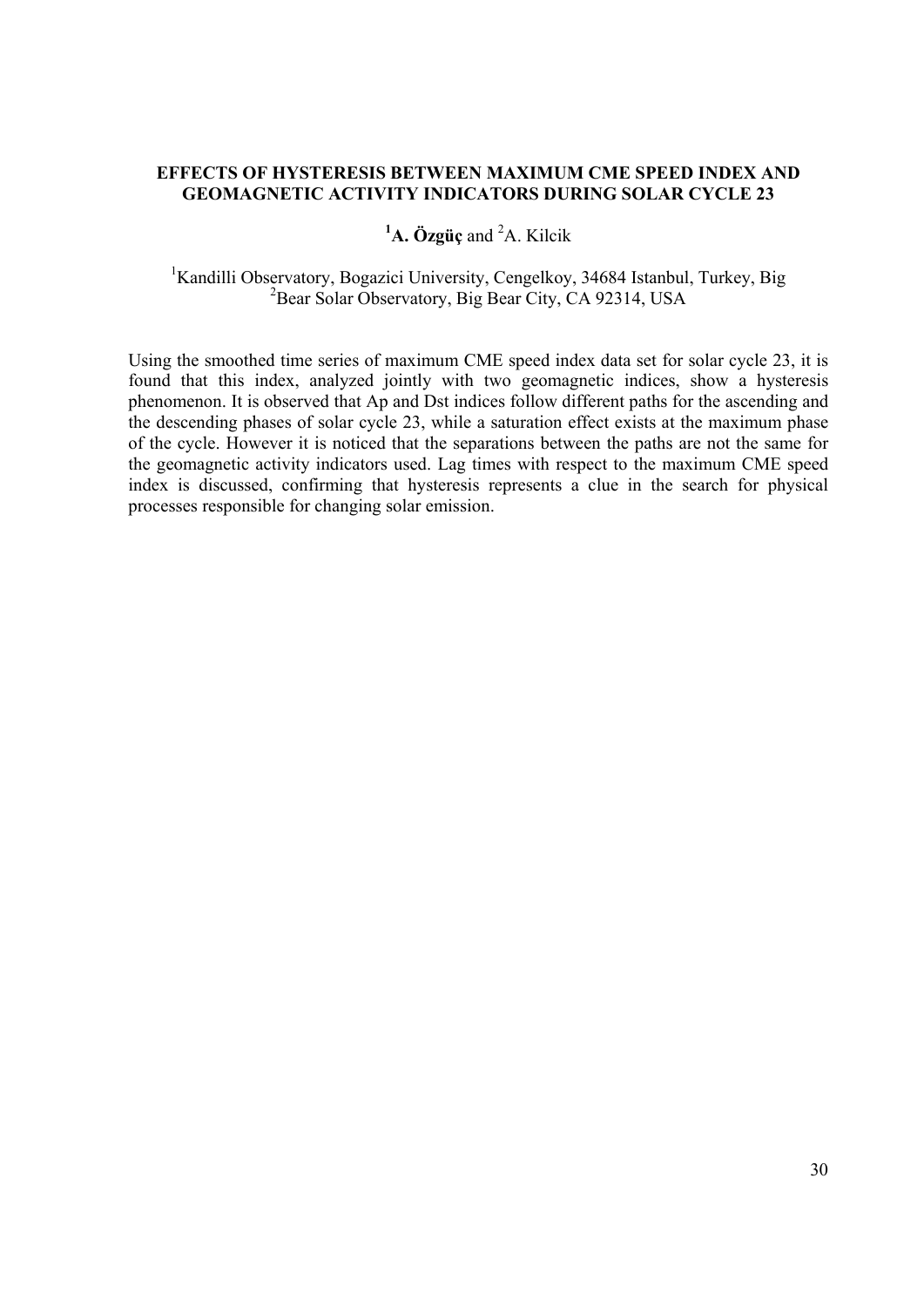## **VARIABILITY OF SPACE WEATHER OVER AFRICA FROM IHY/ISWI OBSERVATIONAL FACILITIES BETWEEN 2006 AND 2012**

#### **A.B. Rabiu**

## National Space Research & Development Agency, NASRDA, Abuja, Nigeria Space Physics Laboratory, Physics Department, Federal University of Technology, Akure, Nigeria

Geomagnetic activity and ionospheric variability are strong proxies of space weather. IHY and ISWI programs facilitated deployment to Africa of instruments capable of monitoring space weather from 2006 to date. These equipment include over 14 Magnetometers and more than 15 GPS receivers. This paper presented results of analyses conducted on data obtained from these facilities. The data were supplemented with others obtained from other experimental campaigns. Space weather is observed to be very dynamic over Africa. Temporal and continental-spatial variation of Solar quiet daily Sq variation in the three geomagnetic field components H, D and Z have been investigated. H field experienced more variation within the Equatorial Electrojet zone. Levels of inter-relationships between the Sq and its variability in the three components were statistically derived and interpreted in line with the mechanisms responsible for the variations of the geomagnetic field. Signature of the Equatorial Electrojet over the African sector was identified and examined. The flow gradient of EEJ along the African sector was estimated and its diurnal variation studied. The EEJ appear stronger in East than West Africa. Flow gradient do not follow a definite diurnal pattern. There is clear indication that equatorial ionosphere exhibits longitudinal variability over Africa. The latitudinal extent of induction effects was also examined. There exists variation in electromagnetic inductive from one latitude to another. Fluctuations in TEC were more in daytime than night time. This is attributed to the daytime influence of solar activity on the ionization within the ionosphere. Rate of change of TEC and its fluctuation, measured as ROTI, were investigated. ROTI proved to be a good proxy of ionospheric scintillation.

*Key words: Space weather, Sq, geomagnetic field, ionosphere, TEC*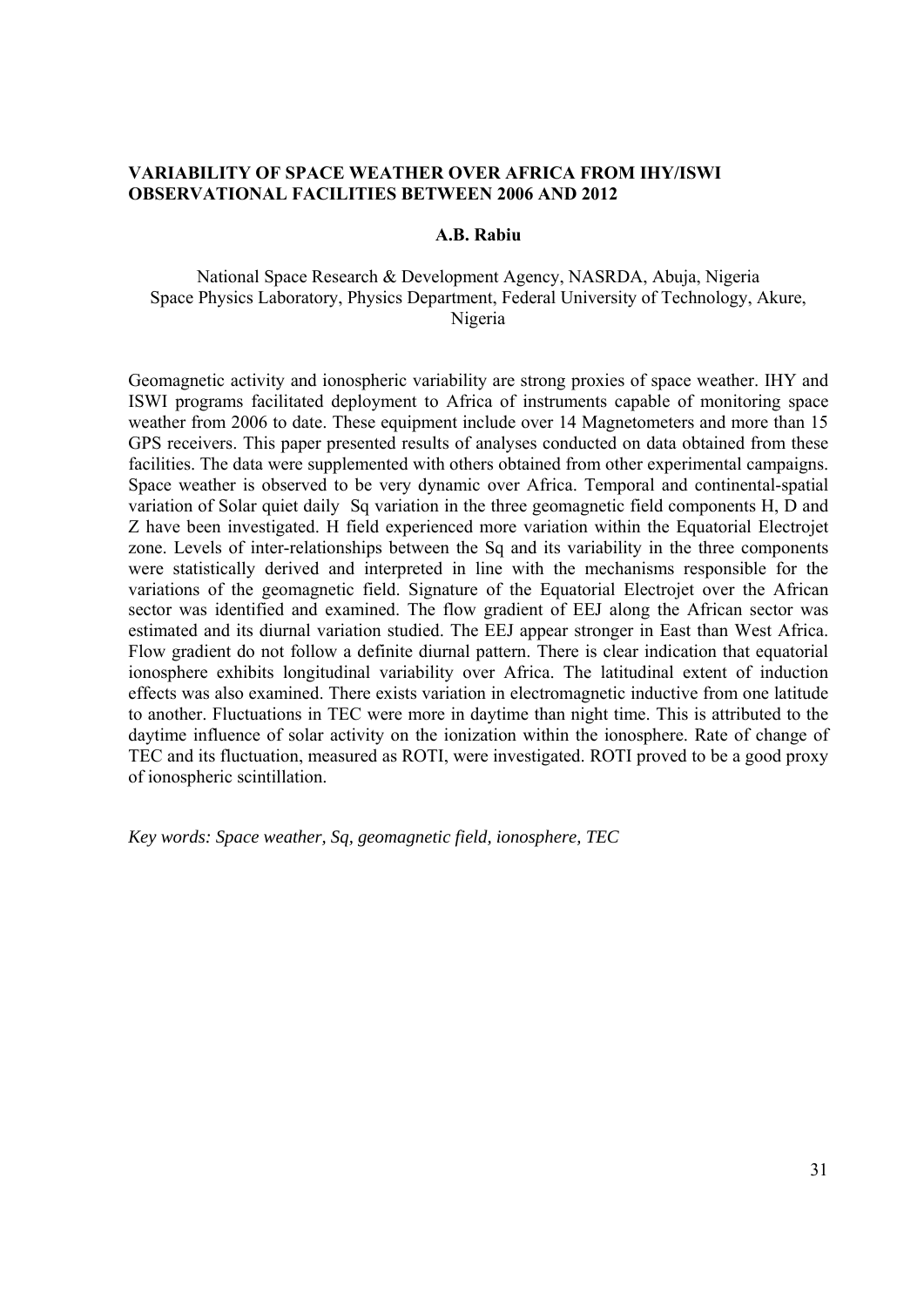## **THE SOUTH AMERICA VLF NETWORK - SAVNET: ACHIEVEMENTS, LATEST RESULTS AND FUTURE DIRECTIONS**

#### **J.-P. Raulin**

Centro de Radio Astronomia e Astrofísica Mackenzie (CRAAM/EE), Presbyterian Mackenzie University, Engineering School, Rua da Consolação 896, São Paulo, Brasil

In this paper we present recent results obtained by the South America VLF Network (SAVNET). The use of the VLF technique by tracking subionospheric propagation anomalies appears as a very promising tool to study various aspects of Space Weather disturbances. On long timescales it is possible to indirectly monitor the solar Lyman- $\alpha$  radiation along the solar cycles. Short time phenomena like solar explosive events can be observed with 100% probability, even for the small intensity events. The effect of high-energy precipitating solar particles can be tracked in the low ionosphere. The same technique is also relevant to study the ionospheric perturbations caused by geomagnetic storms on typical timescales of a day to few days. Extra solar and terrestrial high-energy phenomena are naturally detected in the very sensitive low ionospheric plasma, as Gamma-ray bursts and Soft Gamma-ray repeaters. Finally, the remote sensing of the low ionosphere is also used to search for seismic-electromagnetic effects prior to Earthquakes**.** 

At the present time, SAVNET is composed of nine (9) tracking receiver stations in Brazil, Peru, Argentina and Mexico. In this presentation we will describe our future plans for expanding the array. Eastern Europe, Ecuador and Asia are good host candidates to participate in these forthcoming activities. The array expansion is necessary to improve the probability detection of very high-energy remote phenomena, and to demonstrate that these processes of great astrophysical importance can be easily detected using a cheap and simple technique**.**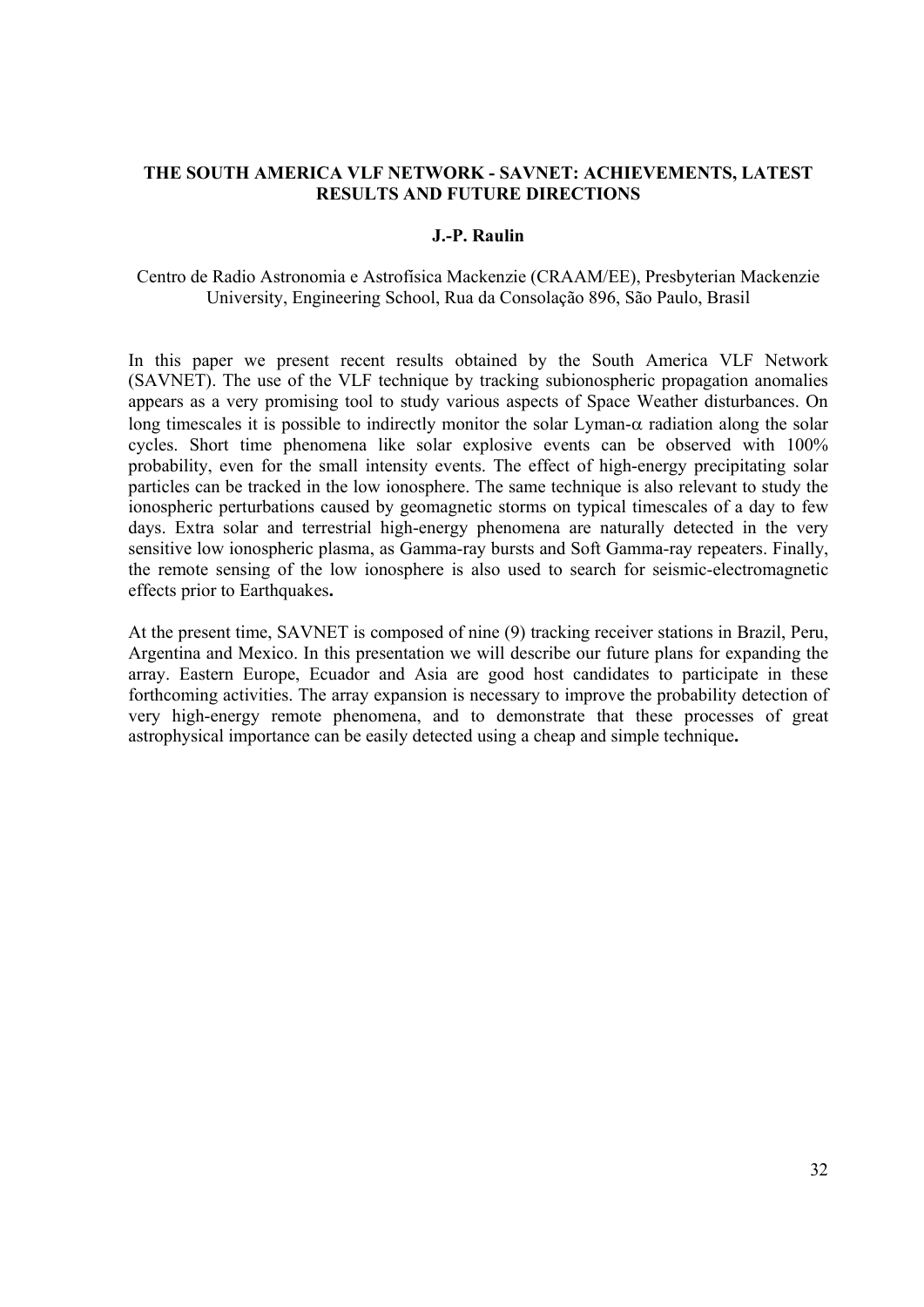# **HIGHLIGHTS OF THE 2012 WORKSHOP ON SOCIETAL IMPACTS OF SPACE WEATHER**

## **M. Sharma**

United States Department of State, Office of Space and Advanced Technology

Space weather can have adverse impacts on the space technology upon which society is increasingly dependent. A "Workshop on the Societal Impacts of Space Weather" was held on 8 June 2012during the fifty-fifth meeting of U.N. Committee on the Peaceful Uses of Outer Space (COPUOS) in Vienna. Organized by the United States, the workshop focused attention on space weather effects on society, with special attention to the needs of developing nations. In this presentation, we report on the main results of the workshop.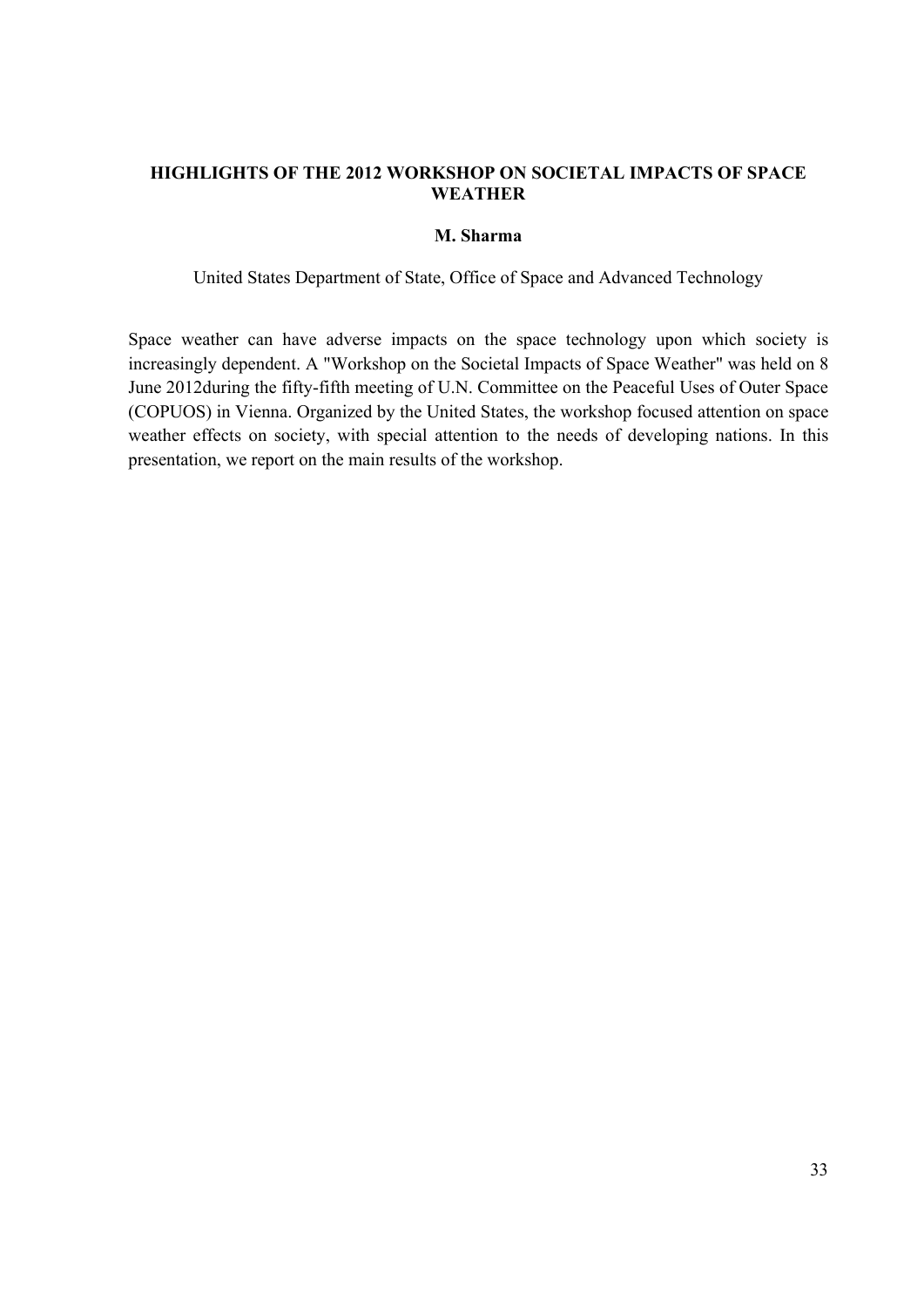## **MONITORING THE GEOMAGNETIC FIELD UNDER THE SOUTH ATLANTIC MAGNETIC ANOMALY**

<sup>1,2</sup>L. Sánchez Bettucci, <sup>3,2</sup>G. Tancredi, <sup>2</sup>R. Caraballo, <sup>1,2</sup>P. Núñez and <sup>2</sup>Rafael Ogando<sup>1</sup>

<sup>1,2</sup>Area Geofísica-Geotectónica, Instituto de Ciencias Geológicas, Facultad de Ciencias, Universidad de la República <sup>2</sup>Observatorio Astronómico y Geofísico de Aiguá <sup>3</sup>Departamento de Astronomía, Instituto de Física, Facultad de Ciencias, Universidad de la República/Observatorio Astronómico Los Molinos, DICYT – MEC

Uruguay is located close to the center of the South Atlantic Magnetic Anomaly (SAMA), a region where the values of the total magnetic field reach its minimum. Under this region, the exposure to hazardous cosmic is several orders of magnitudes more intense than in any other region of the planet, at least at a few hundred km. above the surface, as it has been measure from many orbiting satellites. At ground level the effect of this anomaly are less known. The solar storms can produce geomagnetic storms with important variation of the strength of the magnetic field; which it could have consequences for the tele- and radio-communications, induced currents in power lines and long pipelines, and even in several biological species.

The monitoring of the variation of the magnetic field in this critical region of the planet is relevant for the understanding of the consequences of the geomagnetic storms in our civilization.

We have been performing continuous measurements of the total intensity of the magnetic field from a new facility: the Observatorio Astronómico y Geofísico de Aiguá (OAGA). It is located at -**34° 20 '0.89" S/-54° 42' 44.72" W, h: 270m.**

From February 2011, we have used a protonic magnetometer G856 Geometrics. The measured values of total intensity of the magnetic field are the lowest compared to any geomagnetic observatory in the world. In the near future the OAGA will have also a magnetometer GSM-90F5D Overhauser dIdD and a GSM-90 v7.0 T Overhauser EUROMAG Magnetometer (GEM Systems).

We will present the results of the first long-term monitoring of the magnetic field at a location very close to the center of the SAMA.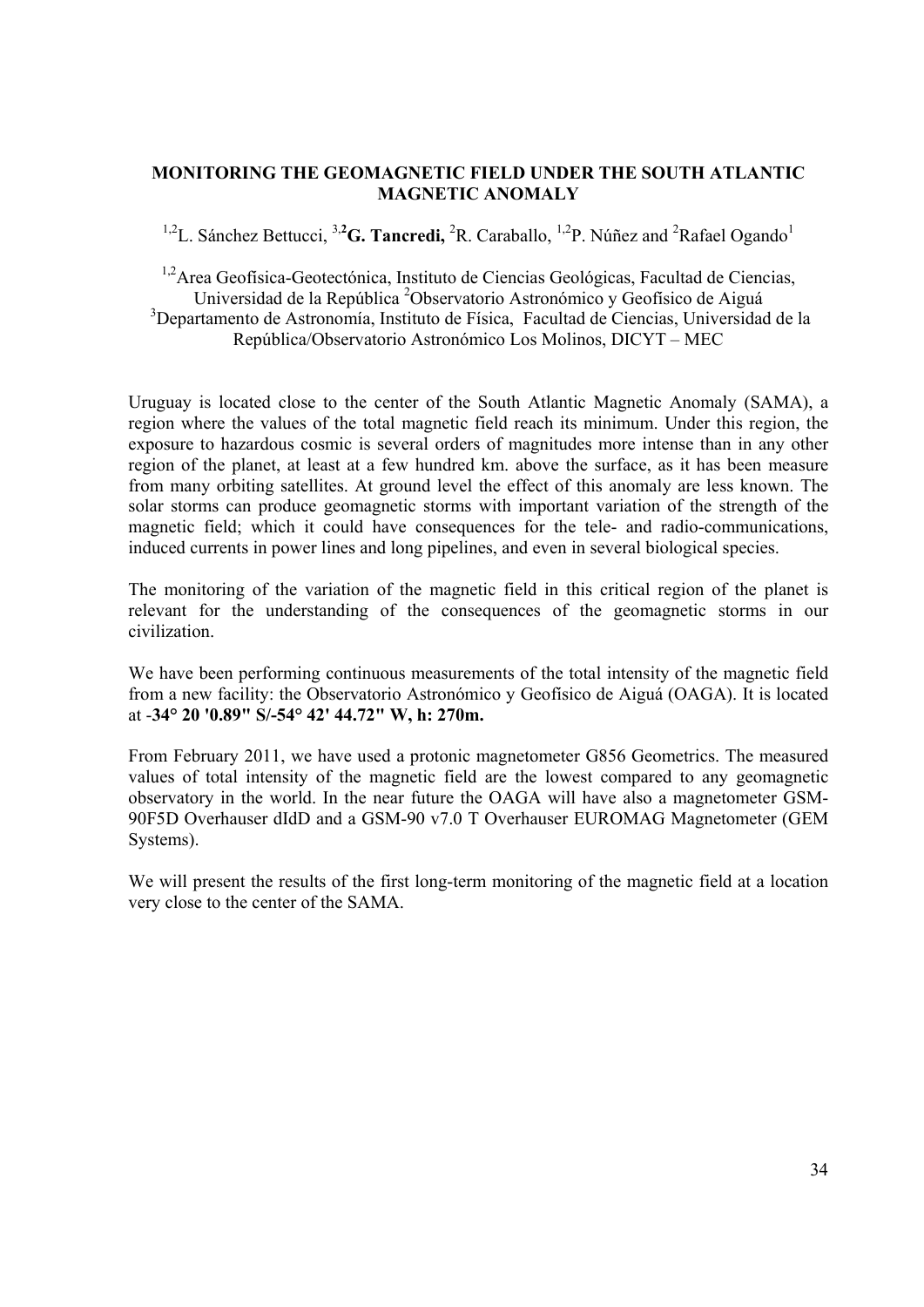## **SOLAR ENERGETIC PARTICLES: ORIGIN AND SPACE WEATHER RELEVANCE**

# **1 G. Trottet** and K-L Klein

<sup>1</sup>Observatoire de Paris, LESIA-CNRS UMR 8109, Université P & M Curie and Paris-Diderot Observatoire de Meudon, 92195 Meudon, France

Solar Energetic particles (SEP) are accelerated during flare-coronal mass ejection (CME) events. The accelerated particles (protons up to about 10 GeV and electrons up to about 100 MeV) both interact with the solar atmosphere, where they produce electromagnetic radiations, and escape to the interplanetary (IP) space, where they are detected in-situ by space borne instruments and, for the most energetic protons and neutrons, at the Earth's ground level (ground level events; GLE). SEP events are an important tool for the study of the Sun-Earth connection. Indeed, for example, when penetrating the Earth's magnetosphere they cause ionization in the ionosphere, which affects radio communications, and they constitute radiation hazard to spacecraft, astronauts and aircraft crews.

In this talk we first give a short and basic overview of the characteristics of SEP events, of the associated electromagnetic radiations, and of the coronal and IP transport of the particles. We also briefly present the effects of SEPs on the Earth's plasma environment and humans. The bulk of our presentation is devoted to discuss the long-standing question of the origin of SEP: acceleration due to magnetic energy conversion in the solar atmosphere associated with flares vs acceleration in the high corona and IP space by CME-associated shocks. Our discussion is based on statistical studies of combined SEP observations and associated electromagnetic signatures, on observational analyses of confinement in and escape from the corona of flare-accelerated particles, on quantitative work comparing the numbers and spectra of interacting and escaping particles and on timing relationships in detailed case studies. We conclude that there is, as of today, no argument that excludes the contribution of either flares or CME shocks to SEP acceleration. There is evidence that energetic electrons and relativistic protons detected in space are closely related to the flare, while the long durations of proton and ion enhancements in the 1-to-tens of MeV region suggest the contribution of long-lasting IP shock acceleration. We discuss how in situ SEP measurements close to the Sun, such as those that the Solar Orbiter (ESA) spacecraft will perform during the next solar cycle, could bring a more definitive answer. Combined observations with gamma-ray, hard X-ray and radio instruments, as well as with relativistic particle detectors on the Earth (see www.nmdb.eu), will be a crucial complement to the success of this mission.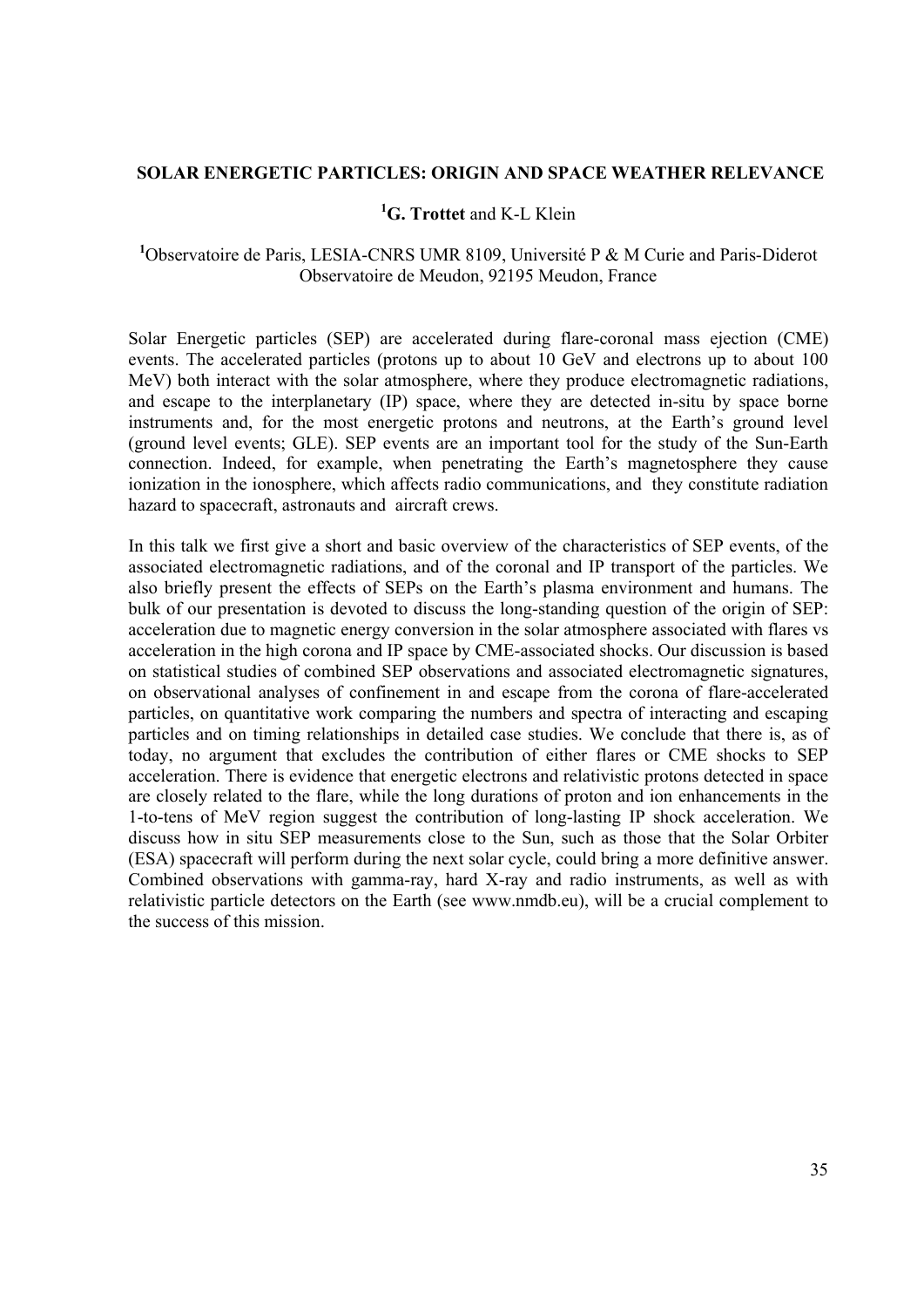## **INTERNATIONAL COLLABORATION AND ACADEMIC EXCHANGE OF THE CHAIN PROJECT IN RECENT ONE YEAR**

**S. UeNo,** K. Shibata, S. Morita, A. Asai, R. Kitai, G. Kimura, K. Ichimoto, S. Nagata, Y. Nakatani

Kwasan and Hida Observatories, Kyoto University, Kurabashira, Kamitakara, Takayama, Gifu 506 1314, Japan

We will introduce contents of international collaboration and academic exchange of the CHAIN project in recent one year. After April of 2010, we have not obtained any enough budget for new instruments. Therefore, we have not been able to install new Flare Monitoring Telescopes (FMT) in new countries, such as Algeria.

On the other hand, however, we have continued international academic exchange through scientific and educational collaboration with mainly Peru, such as data-analysis training, holding scientific workshops etc. Additionally, in this year, King Saudi University of Saudi Arabia has planned to build a new FMT in their university by their own budget. Therefore, we have started some collaboration in the field of technical advices of instruments and scientific themas etc. Moreover, Pakistan Space and Upper Atmosphere Research Commission (SUPARCO) also offered us participation in the CHAIN-project. We would like to continue to consider the possibility of academic collaboration with such new positive developing nations.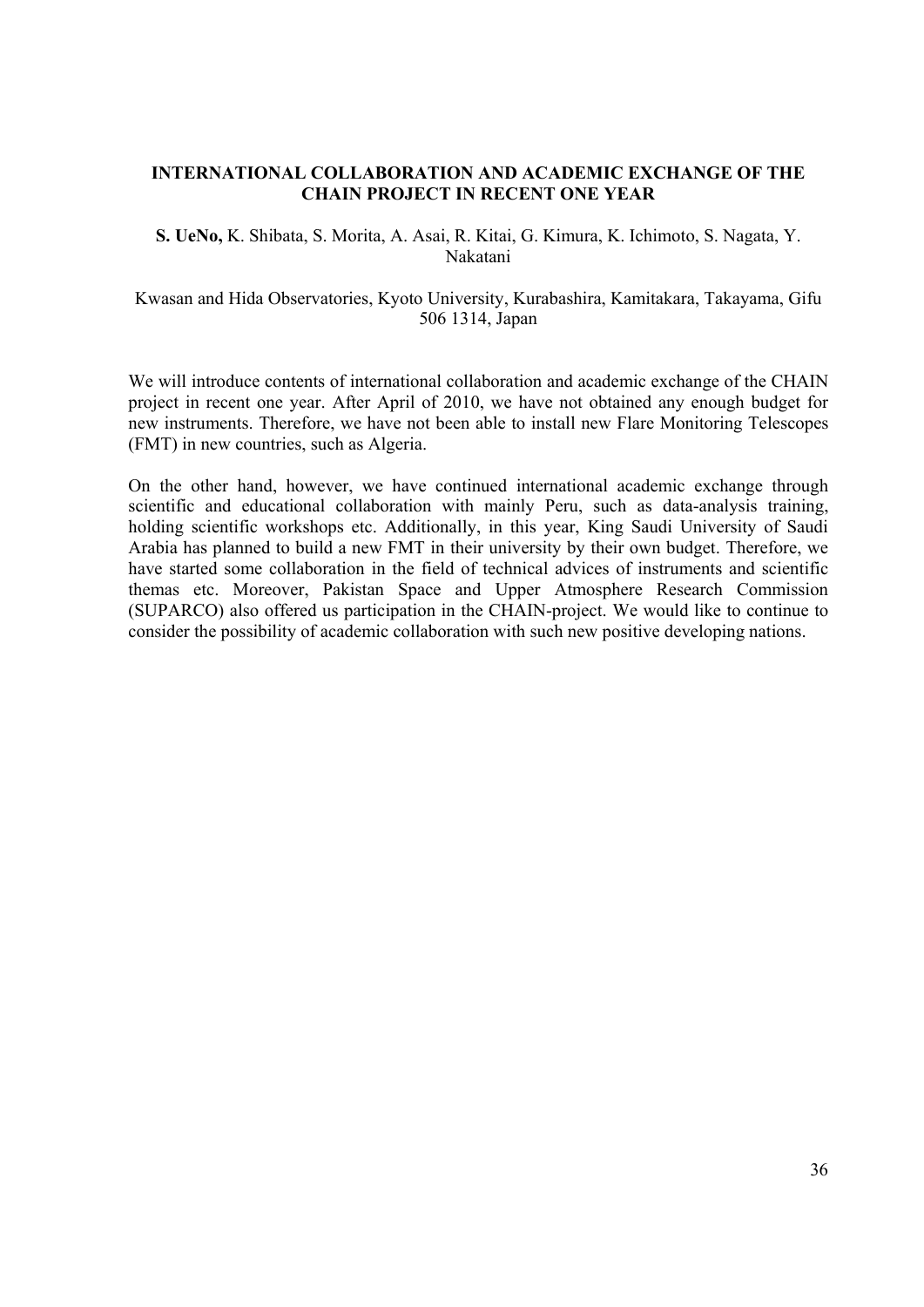#### **ISWI SCIENCE PROGRAM COORDINATION**

## **D. Webb**

#### ISR, Boston College, Kenny Cottle, 106A, 885 Centre Street, Newton, MA 2459, USA

We report on the status of the coordination of the science program for ISWI being established along the lines of the International Heliophysics Year (IHY) Coordinated Investigation Programmes (CIPs). The overall goal of the ISWI program is to gain a more complete understanding of the universal processes that govern the Sun, Earth, planets and heliosphere. It will involve scientists from a variety of disciplines: Solar Physics, Planetary Magnetospheres, Heliosphere and Cosmic Rays, Planetary Ionospheres, Thermospheres and Mesospheres, and Climate Studies. The analysis and discussion of the ISWI science projects focuses on the fundamental underlying physics of each phenomenon, and will facilitate discussion between the different disciplines by focusing on the relationships between these phenomena and the commonalities in the physical processes. This allows researchers to plan and participate in cross-disciplinary studies, culminating in a greater understanding of fundamental universal processes. The primary data sets are expected to come from ISWI (IHY Legacy) Observatory Instruments. A communication interface will be set up through a separate internet site or via a link to the main ISWI web site. Specific details will be made available later through the ISWI Newsletter. The ISWI Science Program was first announced by Hans Haubold at the 2011 UN-ISWI Workshop in Nigeria.